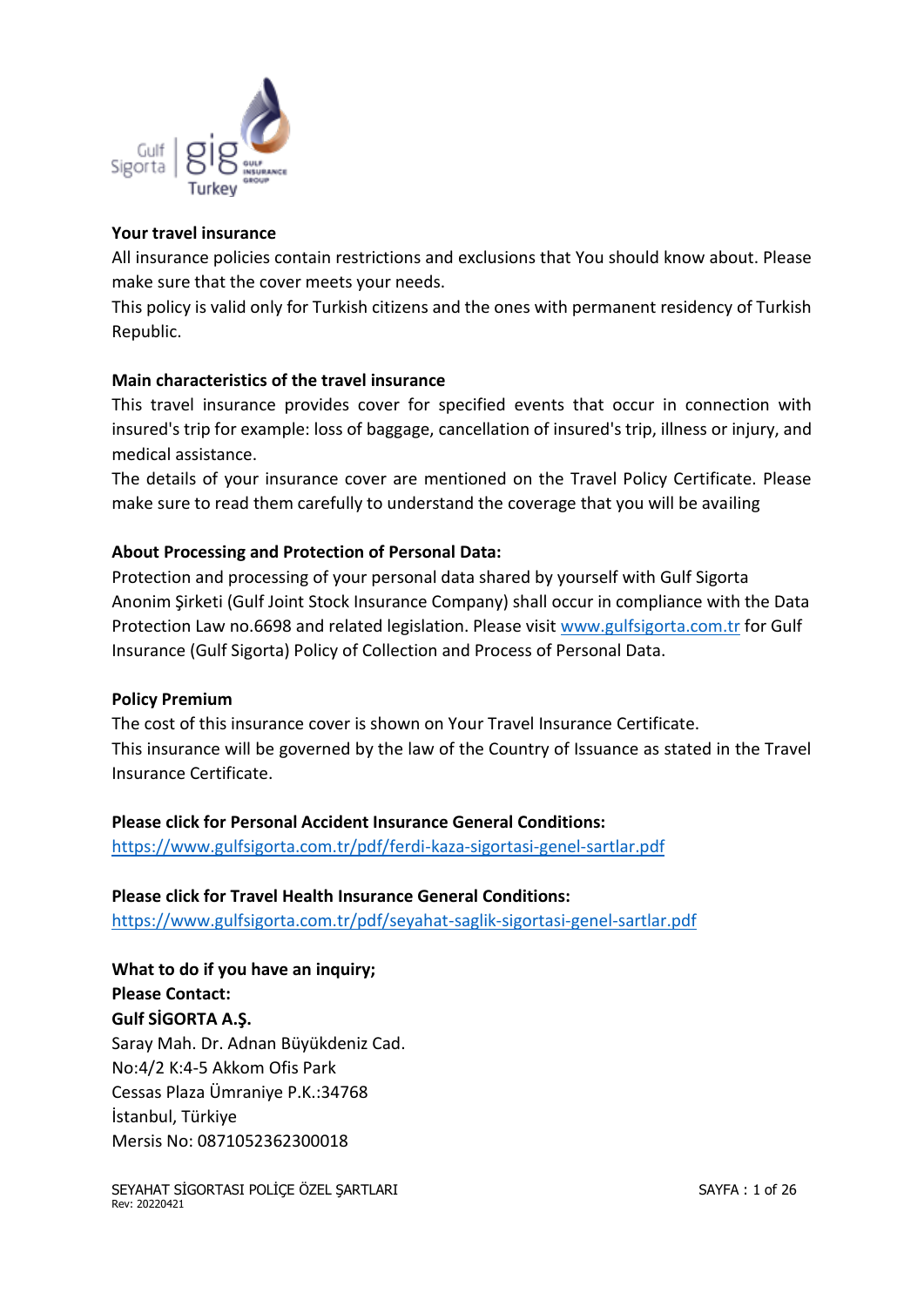

## **Contact Numbers:**

Gulf Sigorta A.Ş Customer Services: +90 216 681 75 20 Or email: [thyseyahat@gulfsigorta.com.tr](mailto:thyseyahat@gulfsigorta.com.tr)

## **What to do if you have a claim:**

What to do if you need assistance or have a claim: Please Contact:

## **Gulf SİGORTA A.Ş.**

Saray Mah. Dr. Adnan Büyükdeniz Cad. No:4/2 K:4-5 Akkom Ofis Park Cessas Plaza Ümraniye P.K.:34768 İstanbul, Türkiye Mersis No: 0871052362300018

### **Contact Numbers:**

Gulf Sigorta A.Ş Claims Department: +90 216 681 75 20

## **Gulf Sigorta Assistance Services**

### **24 Hours Emergency Aid & Travel Reference Line Phone: + 90 216 681 7545**

**Arbitration:** Insurer is a member to arbitration system as per insurance legislation; detailed information is available on [www.sigortatahkim.org.](http://www.sigortatahkim.org/)

# **You can communicate your requests, recommendations or complaints regarding your policy through;**

Our customer call center (444 1 244) or our e-mail addresses Insurance Association of Turkey [\(www.tsb.org.tr\)](http://www.tsb.org.tr/) With the Circular dated 2011, via e-government [\(https://www.turkiye.gov.tr/\)](https://www.turkiye.gov.tr/) Insurance and Private Pension Regulatory and Supervisory Authority affiliated to the Ministry of Treasury and Finance [\(sdkbilgi@hmb.gov.tr\)](mailto:sdkbilgi@hmb.gov.tr) Barbaros Mah. Kardelen Sok. Palladium Tower No:2, Kat: 27-31-34-35 34746 Ataşehir / İstanbul Gulf Sigorta A.Ş. is a member of Insurance Association of Turkey.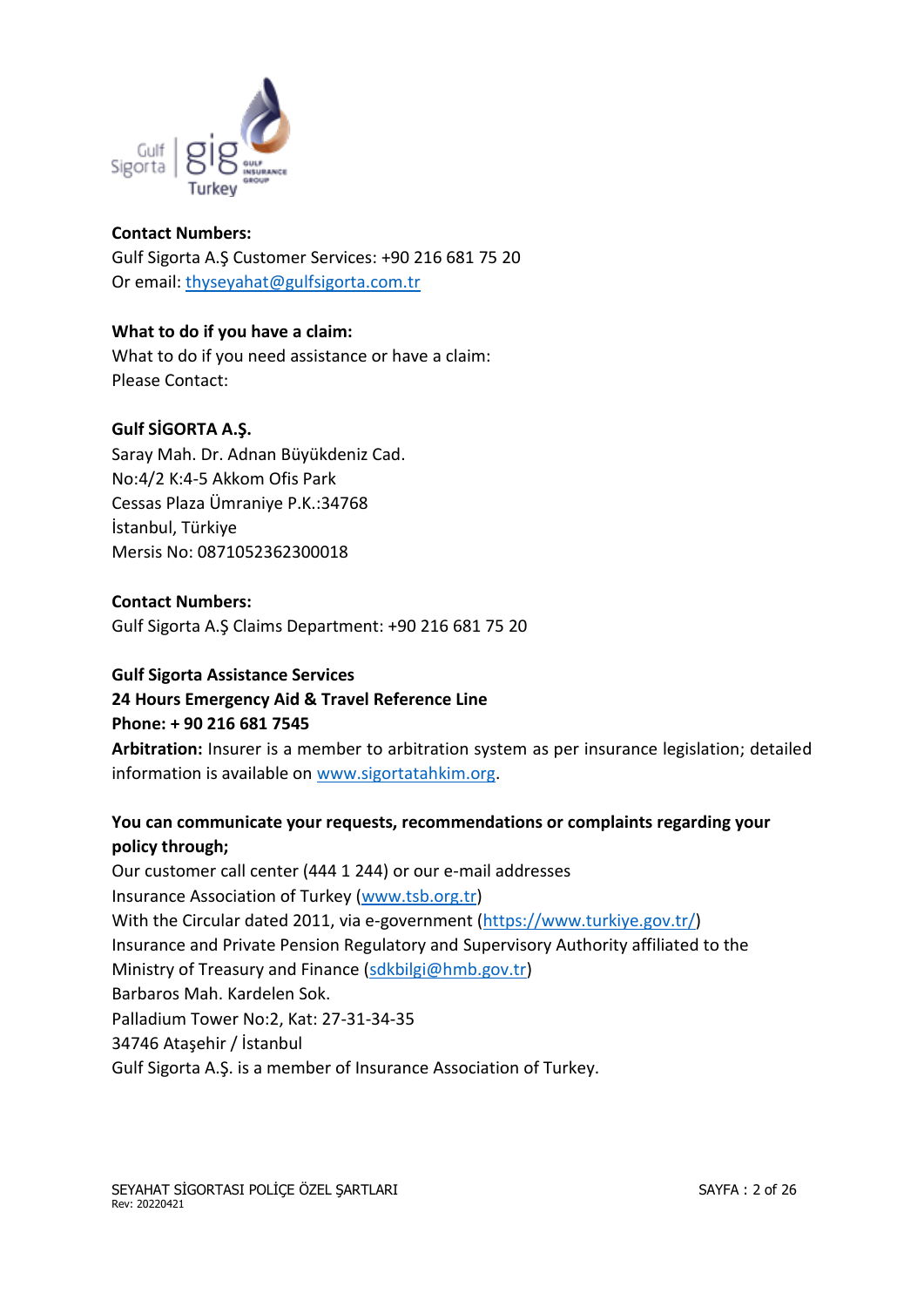

# **INSURANCE POLICY SPECIAL TERMS & CONDITIONS**

## **SECTION A: SUBJECT MATTER AND SCOPE OF THE INSURANCE**

Gulf Sigorta A.Ş. will provide the insurance described in this policy, that is only valid; at home in domestic and international policies which are purchased with an international and/or domestic flight ticket or as standalone on website [\(www.thy.com\)](http://www.thy.com/); to the insured(s) named in the application in return for the premium and compliance with all applicable with general and special terms of this policy.

#### **SECTION B: DEFINITIONS**

**Emergency Dental Treatment:** means any natural dental treatment covered by the policy due to a condition suddenly started up at travel and that it does not occur by reason of any preexisting situation has been documented by dentist's report.

**Emergency Evacuation:** means medical evacuation of the patient to the nearest hospital as urgent medical and surgical care are required due to an illness or bodily injury which is firstly diagnosed and has become symptomatic during the term of policy and occurred at once, or transportation of the patient to another place within the Coverage Territory (SECTION H) of the policy after treatment at the nearest local hospital.

**Contracted Departure Date:** shall be defined to mean the departure date stated on travel insurance policy.

**Contracted Return Date:** shall be defined to mean the return date stated on travel insurance policy.

**Baggage:**shall be defined to mean a piece of baggage which was checked in and in the custody of a common carrier and belonging to passengers.

**Immediate Family Member:** means, being domiciled in Turkey, official spouse, full mother, father, brother, sister and children of the insured.

**Severe Injury or illness:** means an injury or illness that is diagnosed by a doctor as a lifethreatening harm for the insured.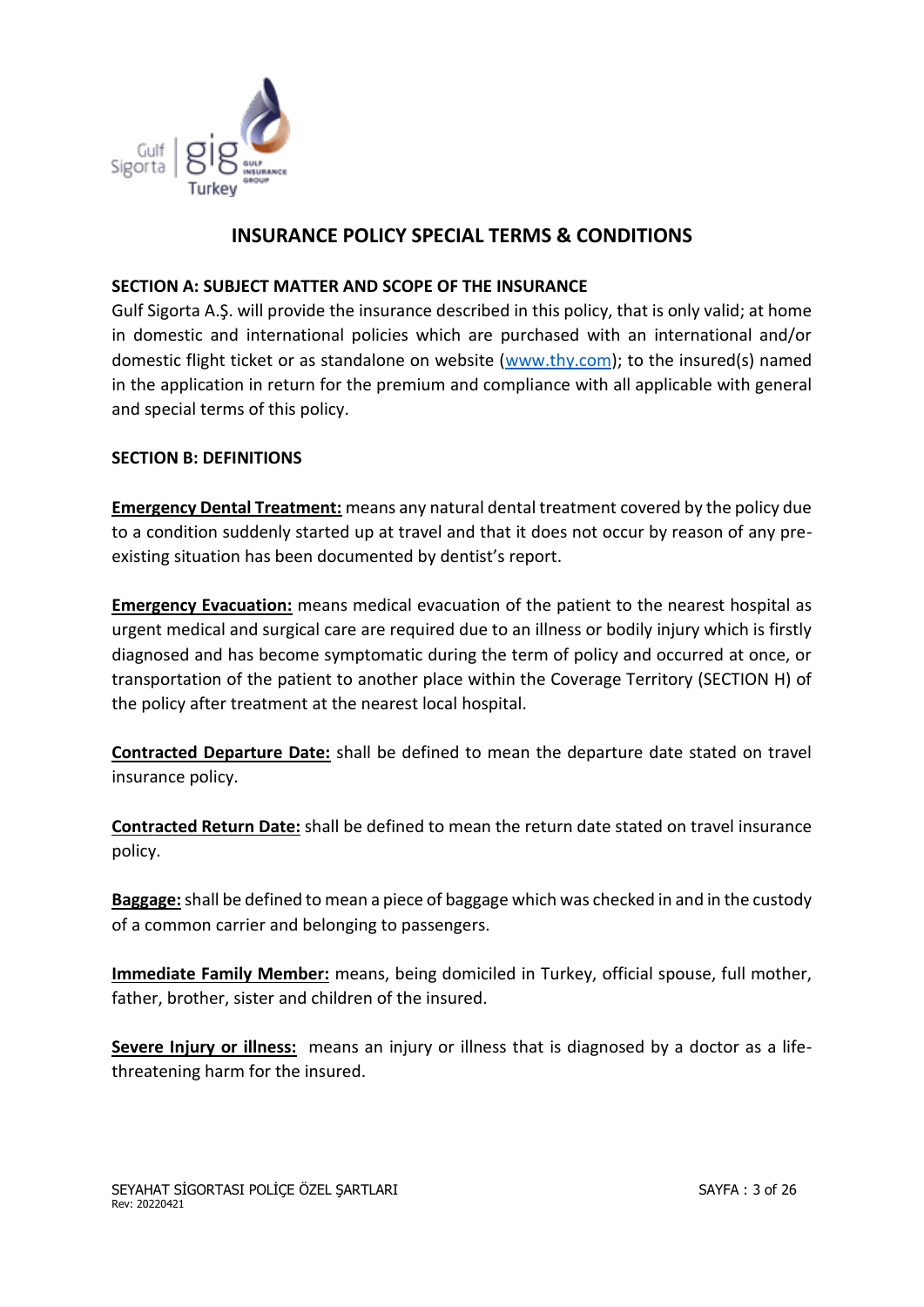

**Permanent Residence:** The city at home where insured is permanently residing at the date of issue of the policy, or where insured are temporarily residing for a period of more than three months.

**Doctor/Doctor of Medicine:** Refers to any person who is lawfully authorized to offer medical and surgical services in his/her geographical area of employment and who is not the insured or policyholder and is not a relative of the insured or policyholder. The term doctor also refers to the licensed doctor of medicine, who works in the scope of his/her license and is a holder of a medical degree given by a recognized institution. The term doctor includes the terms specialist and the term surgeon as well.

**Acquired Immune Deficiency Syndrome:** Refers to such meanings as defined by World Health Organization. Acquired Immune Deficiency Syndrome includes HIV (Human Immune Deficiency Virus), encephalopathy (dementia), HIV Wasting Syndrome and ARC (AIDS Related Condition).

**Equipment Failure:** means any sudden, unforeseen breakdown in the common carrier's equipment that caused a delay or interruption of normal trips.

**Spouse:** means the insured's legal wife or husband.

**Strike and Lockout:** Walking out by workers by the way of collective walk out with the aim of stopping activity or hindering significantly with regard to the nature of the work by mutual agreement or upon decision of any organization having the same purpose shall be defined to mean strike.

**Hospital:** Refers to a medical institution which is recognized by medical legislation, and which:

(a) has a valid license for medical services (if it is necessary as per applicable legislation),

(b) has the primary function of treating and curing injured or diseased people,

(c) has a staff consisting of one or multiple doctors who is/are permanently and physically available in its facilities,

(d) provides 24 hours nursing services and has at least one certified-qualified nurse who is permanently available in its facilities,

(e) has organized diagnosis and surgical intervention possibilities either within its own facilities or in any other facility contracted with the hospital on the basis of previouslyexecuted agreements,

(f) does not act as a clinic, nursing or rehabilitation center for old persons, old-age home,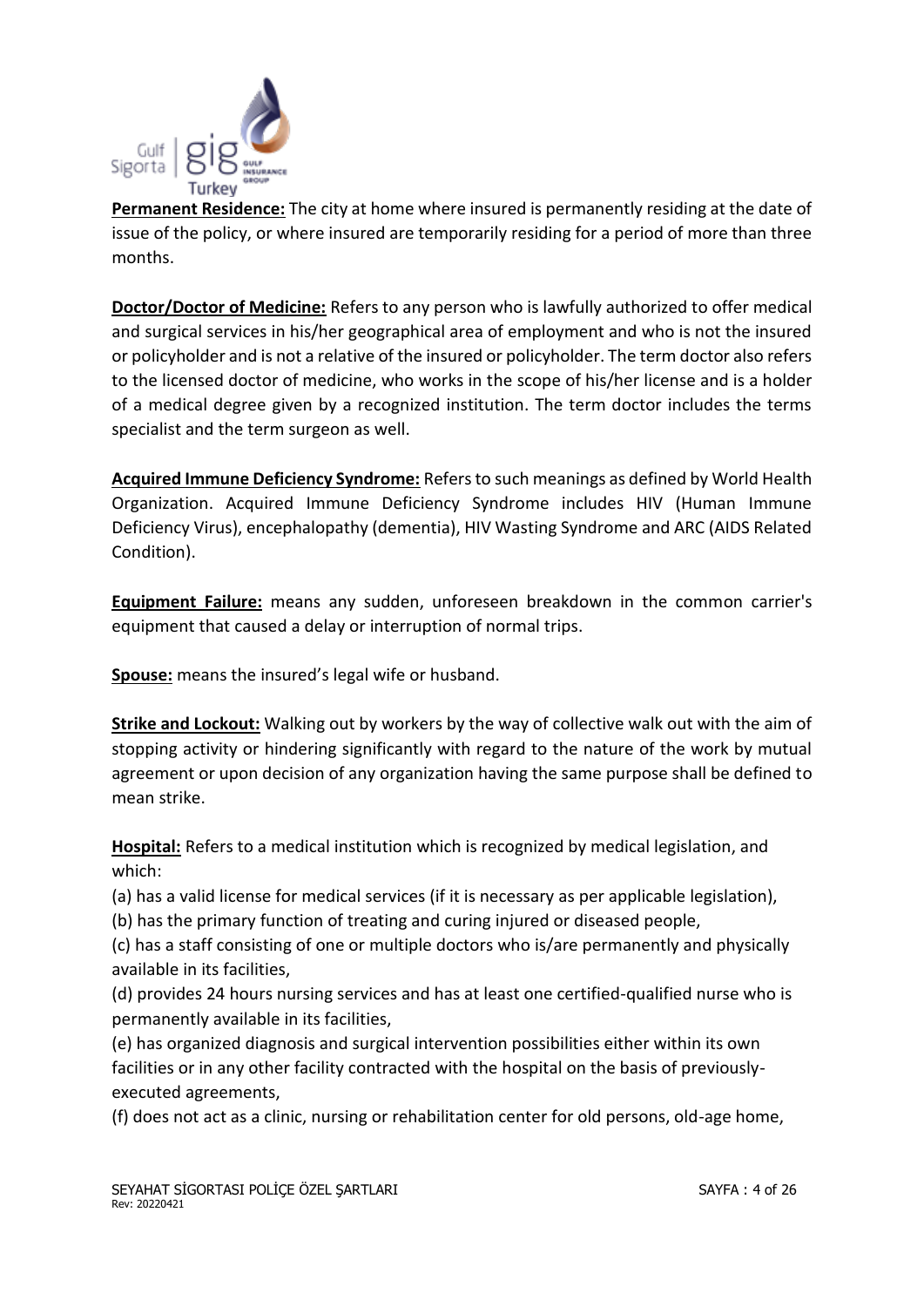

convalescent center or any other similar organization, which fall outside the scope of its primary function.

**Sickness:** means an illness or disease which first manifests itself and is contracted while this policy is in effect requiring treatment by a doctor.

**Purse Snatching** shall be defined to mean any act of committed by a third party on the insured and/or any act performed deliberately by a third party to rob the Insured Party with or without threat of force.

**Land / Sea Arrangements:** means pre-paid travel arrangements for a scheduled tour, trip or cruise included within the description of covered trips and arranged by a tour operator, travel agent, cruise line or other organization.

**Accident:** is any external, shocking, apparently observable, sudden, unforeseen, uncontrolled and unexpected physical event incurred by the insured during the period of insurance.

**Inclement Weather:** shall be defined to mean bad weather conditions approved by relevant institution and causing delays in scheduled departure and arrival dates of ticketed common carrier.

**Reasonable and Customary Expenses:** means the following expenses: Costs of treatment, drugs and services required for insured's treatment. Those costs shall not exceed similar normal fees and costs of treatment, drugs and services in the place the costs are incurred.

**Reasonable and Customary Expenses:** means the following expenses: Costs of treatment, drugs and services required for insured's treatment. Those costs shall not exceed similar normal fees and costs of treatment, drugs and services in the place the costs are incurred.

**Beneficiaries:** shall be defined to mean person(s) to be present in insured's determination of heir ship.

**Deductible:** means the amount of expenses or the number of days to be paid or supported by the insured person before the policy benefits become payable.

**Cash:** shall be defined to mean money in the form of coins or banknotes issued by a government.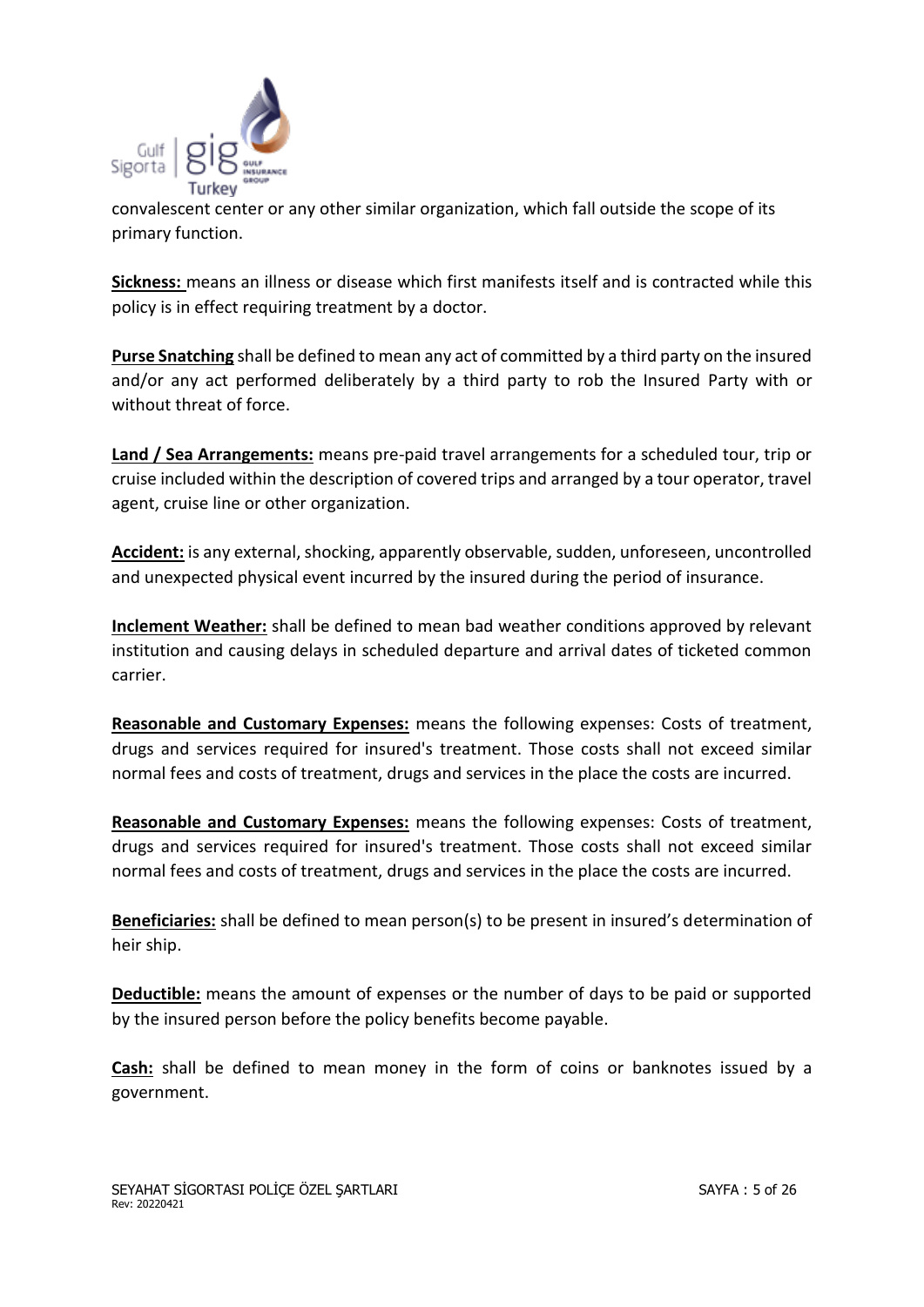

**Pre-existing Condition:** means a condition for which medical care, treatment, or advice was recommended by or received from a doctor preceding the effective date of coverage, or all condition for which hospitalization or all surgery was required preceding the effective date of coverage.

**Professional Sportive Activitiy** means a sport, which would remunerate a player for an income as a means of their livelihood.

**War:** shall be defined to mean war and similar attacks, whether declared or undeclared, including the use of military force by any sovereign state in order to achieve economic, geographic, nationalist, politic, racial, religious or any other similar purposes.

**Travel/ Trip:** means Land/Sea arrangements which include any flight connections joining or departing the Land/Sea Arrangements. A trip does not include the period of time between connected flights and land/sea programs.

**Prevented from taking the Trip:** is the situation of cancellation of travel that constitutes an evidence for the situation requiring the cancellation of the trip with respect to any vital illness, injury or death of the insured or his/her any Immediate Family Member and also demonstrated by doctor's report.

**Unable to continue the trip:** is the suggestion of discontinuance of travel given by a doctor on account of insured's Medical Requirement based on the seriousness of the situation, due to any vital illness or death of the insured or insured's any Immediate Family Member. Insured is required to be under direct care and intervention of a doctor.

**Insurer:** Refers to Gulf Sigorta A.Ş., a recognized insurance company who has already registered and obtained a valid operating license in the country where this insurance policy has been issued.

**Insured:** shall be defined to mean any person domiciled in Turkey and for whom an insurance policy is arranged by the insurance application of himself/herself or policyholder, - Being at least 2 months old in policies which are purchased together with a domestic and/or an international flight ticket on website [\(www.thy.com\)](http://www.thy.com/) Turk Hava Yolları A.O. - Being at least 6 months old and maximum 75 years old in domestic travel policies which are purchased as standalone on website [\(www.thy.com\)](http://www.thy.com/) Turk Hava Yolları A.O. - Being at least 6 months old and maximum 75 years old in worldwide travel (excluding Afghanistan, Cuba, Democratic Republic of Congo, Iran, Syria, Sudan, North Korea or the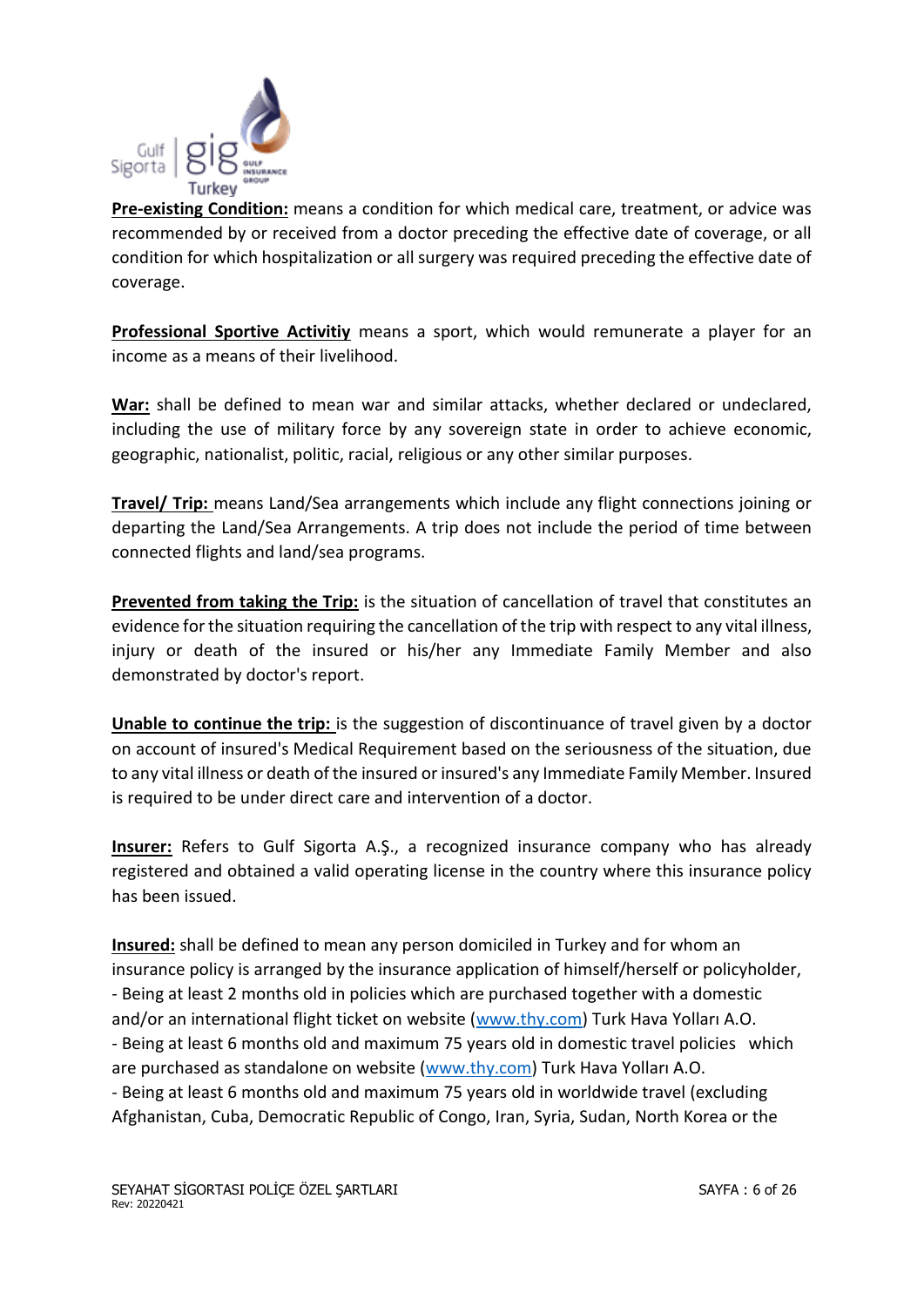

Crimea region) policies which are purchased as standalone on website [\(www.thy.com\)](http://www.thy.com/) Turk Hava Yolları A.O.

- Being at least 6 months old and maximum 80 years old in Europe Continent travel policies which are purchased as standalone on website [\(www.thy.com\)](http://www.thy.com/) Turk Hava Yolları A.O.

**Policyholder:** Refers to the person who has applied for this insurance policy, whose application has been accepted by the insurer, who has the duty of paying premium, and who acts in favor of the insured within the compass of the coverage under this insurance policy.

**Insurance Policy:** Refers to the document which states the policy terms and conditions and has been issued as per relevant provisions of the Turkish Commercial Code in accordance with the insurer's insurance contract.

**Medical Treatment Expenses:** means the expenses of following necessary services and drugs up to the limits specified in the policy and pursuant to general and special terms of the insurance policy in case of an accidental injury or Sickness of the insured which is firstly diagnosed and has become symptomatic during travel; They include:

a) the services of a doctor;

b) hospital confinement and use of operating room;

c) anesthetics (including administration), x-ray examinations or treatments, and laboratory tests;

d) ambulance service; and

e) drugs, medicines, and therapeutic services and supplies.

f) emergency dental treatment resulting from injuries sustained to sound natural teeth subject to a maximum 100 USD expense per tooth and limited to the maximum shown in the schedule of benefits.

**Coverage Limit:** Refers to the upper limit corresponding to relevant coverage, as indicated in the general and special conditions of this insurance policy.

**Medical Requirement:** means, the doctor's recommendation which is:

- a. consistent with the symptoms, diagnosis and treatment of insured's condition;
- b. appropriate with regard to standards of good medical practice; and

c. not primarily for the convenience of the insured.

**Medical Transportation:** means any land, water or air conveyance required to transport insured during an Emergency Evacuation. Transportation includes, but is not limited to, air ambulances, land ambulances and private motor vehicles.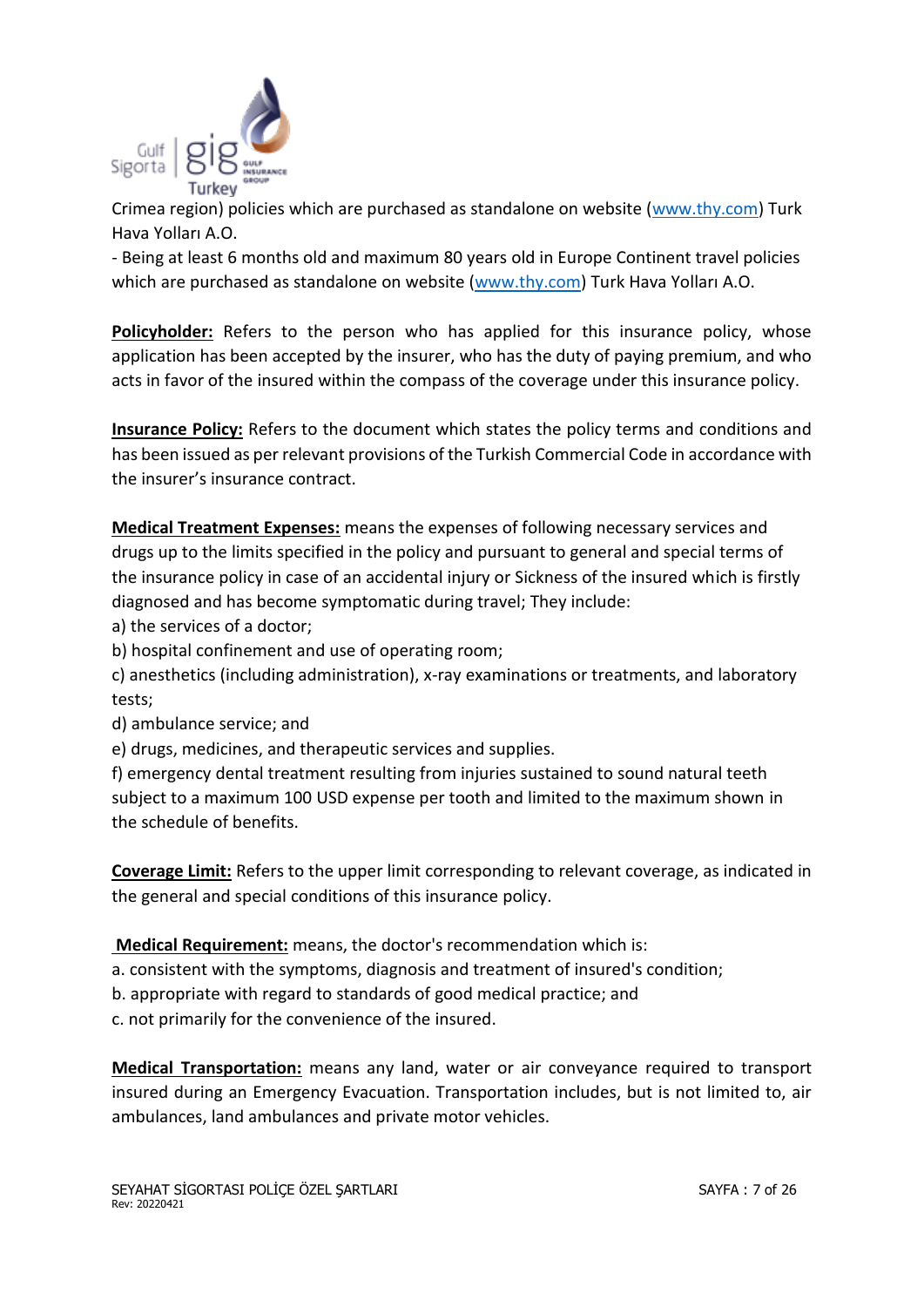

**Total Limit:** Insurer's maximum liability relating to claims within the scope of policy coverage, should not exceed the total limit stated in the policy. If total claim indemnity which was paid at any time and/or not paid exceeds the total limit, fringe benefits attributed to unpaid claims shall be deducted as necessary required for the prevention of the total limit excess. **Common** 

**Carrier:** shall be defined to mean any land, sea or air conveyance operated under a valid license for the transportation of passengers for hire.

**Certificate of Flight:** is the standard certificate of flight issued by airline operating agency or the state authority having judicial power on civil aviation registered in its country.

**Injury:** Refers to the bodily injury that occurs within the insurance period caused by accidents occurred out of the will of the insured due to a sudden and external event.

**Age:** means the official age, as calculated on the basis of such date of birth as indicated in the official documents such as identification card, passport, etc. regardless of the date of birth provided on the application form or claim form.

**Home:** shall be defined to mean the geographical zone included within the borders of the Republic of Turkey and its customs stations.

**Abroad:** shall be defined to mean the geographical zone outside the borders of the Republic of Turkey and which starts and ends with custom stations of the Republic of Turkey.

## **SECTION C: COVERAGE PERIOD**

**Inception of the Insurance Policy:** On domestic travels, insurance policy coverage shall start on the date of contracted departure date and/or as the insured leaves his/her residency city border by a common carrier. On foreign travels, insurance policy shall expire upon entrance to customs stations of the Republic of Turkey and/or on the date of contracted return date specified in the policy.

## **Expiry of the Insurance Policy:**

-On travel policies purchased via website [\(www.thy.com\)](http://www.thy.com/) of Turk Hava Yolları A. O. with one way domestic flight ticket insurance policy coverage shall expire on the date of Contracted Return Date specified in the policies and/or after 15 days later than travel starting date and/or as the insured enters to his/her Residency City border.

-On travel policies purchased via website [\(www.thy.com\)](http://www.thy.com/) of Turk Hava Yolları A. O. with one way international flight ticket insurance policy coverage shall expire on the date of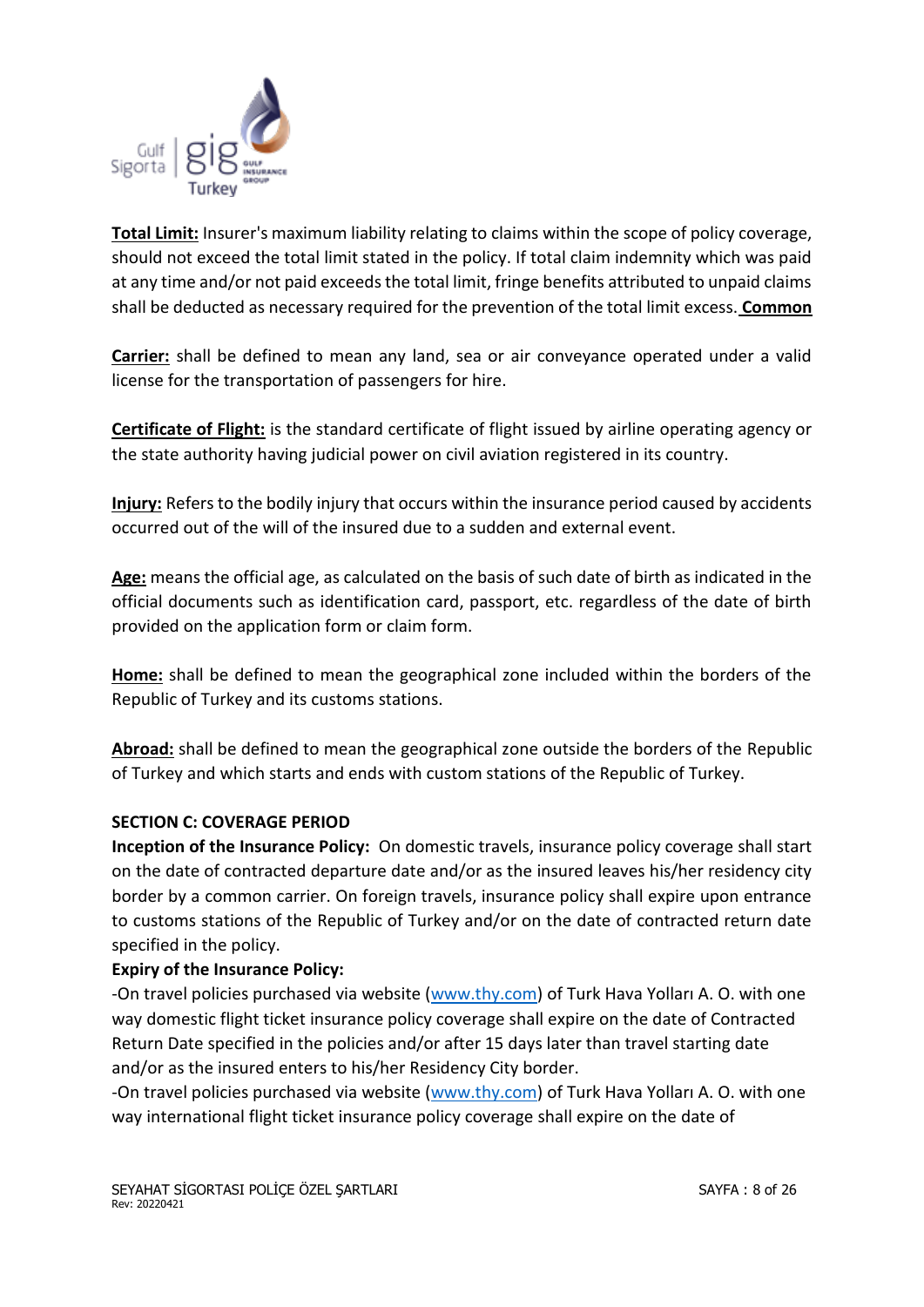

Contracted Return Date specified in the policies and/or after 15 days later than travel starting date and/or upon entrance to customs stations of the Republic of Turkey. -On travel policies purchased via website [\(www.thy.com\)](http://www.thy.com/) of Turk Hava Yolları A. O. with domestic round trip flight ticket insurance policy coverage shall expire on the date of Contracted Return Date specified in the policies and/or after 92 days later than travel starting date and/or as the insured enters to his/her Residency City border. -On travel policies purchased via website [\(www.thy.com\)](http://www.thy.com/) of Turk Hava Yolları A. O. with international round trip flight ticket insurance policy coverage shall expire on the date of Contracted Return Date specified in the policies and/or after 92 days later than travel starting date and/or upon entrance to customs stations of the Republic of Turkey. And/Or

-On domestic, Europe and international travel policies which are purchased as standalone via website [\(www.thy.com\)](http://www.thy.com/) of Turk Hava Yolları A. O. insurance policy coverage shall expire on the date of Contracted Return Date specified in the policies and/or after 92 days later than travel starting date and/or as the insured enters to his/her Residency City border.

## **SECTION D: ELIGIBILITY**

Anyone who purchased policy via Turk Hava Yolları A. O. website [\(www.thy.com\)](http://www.thy.com/), who does not have any condition that may prohibit his/her from taking out this policy, who is a Turkish citizen & resides in Turkey, as indicated in the declaration presented while making policy application eligible to apply for taking out this policy.

#### **SECTION E: BENEFITS**

This policy has been arranged within the General Terms and Conditions of Travel Health Insurance and Personal Accident Insurance.

#### **Medical Accident & Sickness Expenses**

Insured's medical treatment expenses that insured make for treatment of a serious injury or sudden illness occurred during insured's travel shall be paid up to maximum amounts stated in coverage limits in direction of deductibles stated for each event unless it does not arise from a pre-existing situation. Medical expenses shall be paid for necessary medical treatment or surgical intervention and services including hospital, treatment and ambulance service within limits stated in coverage limits.

#### **Exclusions:**

1. Services, medicines, treatment or hospital cares that are not approved to be necessary medically or not advised by a doctor

2. Routine physical examinations or similar examinations and laboratory diagnosis or x-ray examinations,

SEYAHAT SİGORTASI POLİCE ÖZEL SARTLARI SAYFA : 9 of 26 Rev: 20220421 3. Cosmetic or plastic surgery interventions provided that they are not as result of an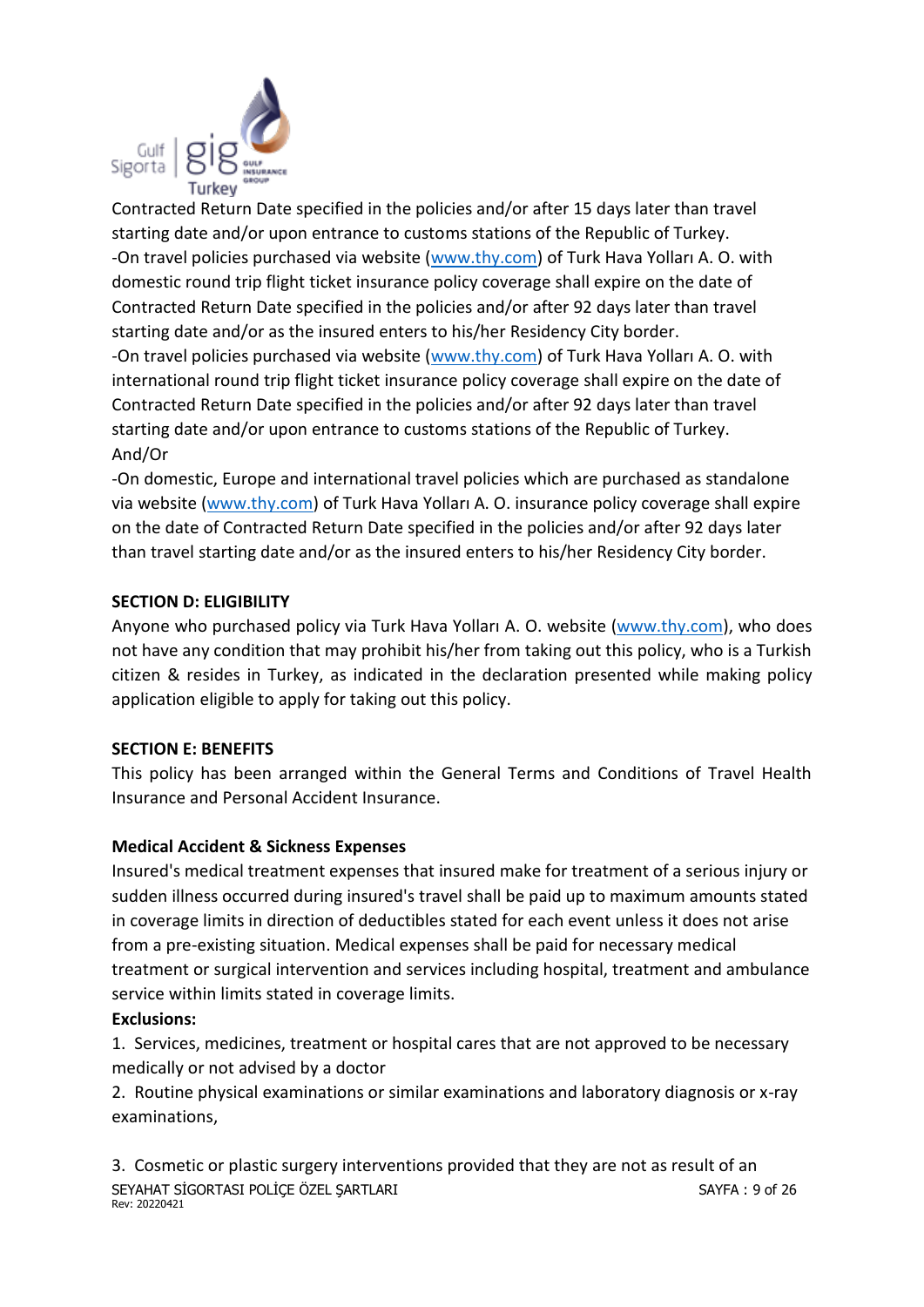

### accident,

- 4. Diagnosis and treatment of acne,
- 5. Surgery interventions necessary for wry noses and healing it,
- 6. Organ transplants that competent medical professionals consider experimental,
- 7. Well child care including exams and immunizations,
- 8. Expenses which are not exclusively medical in nature,
- 9. Eyeglasses, contact lenses, hearing aids, and examination for the prescription or fitting thereof, unless Injury or Sickness has caused impairment of vision or hearing

10. Treatment provided in a government hospital or services for which no charge is normally made,

11. Mental, nervous, or emotional disorders or rest cures

12. Pregnancy and all related conditions, including services and supplies related to the diagnosis or treatment of infertility or other problems related to inability to conceive a child; birth control, including surgical procedures and devices.

## **Sportive Activities**

This policy do not provide coverage when insured take part in certain sports or activities if there is a high-risk insured will be injured or if it is the main purpose of insured's trip. Insured is covered up to Medical Accident Expenses coverage limit for the following non Professional Sportive Activities automatically, providing they are not the main purpose of insured's trip:

Golf; Cycling; Wind Surfing; Roller Skating; Soccer; Basketball; Volley Ball; Beach Volley Ball; Running; Sea Canoeing; Swimming; Squash; Surfing, Table Tennis; Gymnastics; Skiing; Tennis.

## **Exclusions:**

1-Any sport other than listed above is not covered.

2-70 years old and older insured's are not covered during all Sportive Activities.

#### **Emergency Medical Evacuation**

If injury by accident / illness that is not pre-existing and which is acute require insured's transportation from the place where insured stay, reasonable and customary expenses up to maximum limits shown in coverage limits shall be paid by insurer. Direction should be given by a doctor or hospital approving that injury or illness require urgent medical transportation for Medical Transportation in case of Emergency State/Discharge.

For patient transportation benefit to be used in case of Emergency State/Discharge of an insured person abroad, it is obligatory that transportation of the insured to home be mandatory medically, Gulf Sigorta Assistance Services should be notified and arrangements to be made by Gulf Sigorta Assistance Services. In case transportation is made without notifying Gulf Sigorta Assistance Services, transportation fees shall not be paid by the insurer.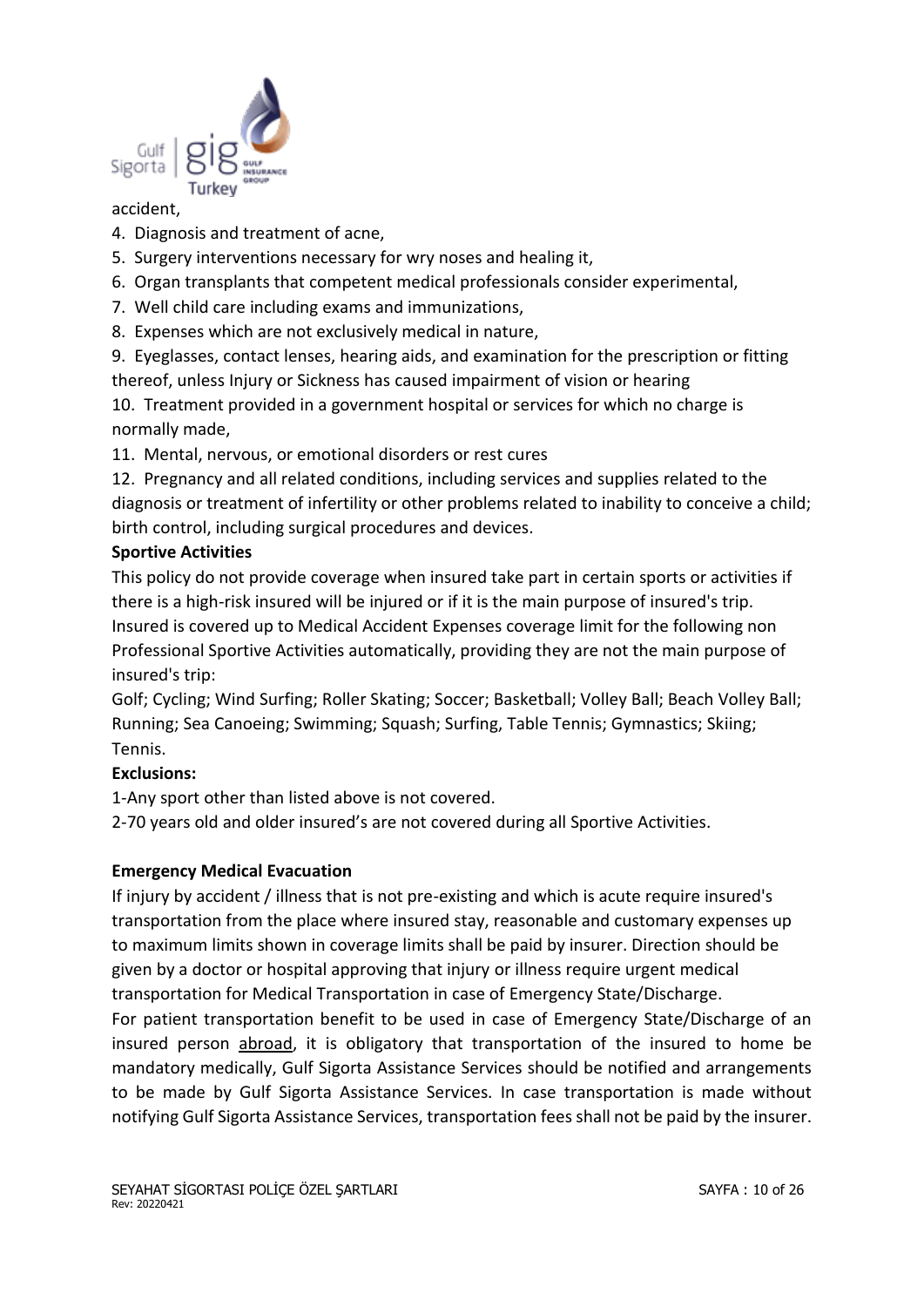

For patient transportation benefit to be used in case of Emergency State/Discharge of an insured person at home, it is obligatory that transportation of the insured to his/her permanent residence be mandatory medically, Gulf Sigorta A.Ş. Claims Department should be notified and arrangements to come under cognizance of Gulf Sigorta A.Ş. In case transportation is made without notifying Gulf Sigorta A.Ş. Claims Department, transportation fees shall not be paid by the insurer.

### **Repatriation of Remains:**

In case the insured dies, reasonable and customary expenses relating within coverage limits relating to return of the corpse to its own permanent residence shall be paid by insurer. Insurance benefit is limited with single transportation and to be paid cannot exceed maximum amount shown in coverage limits.

- a) Embalming,
- b) Cremation,
- c) Coffin,

d) Transportation etc. other burial expenses are included in expenses within the scope of benefit provided not to be limited to these.

### **Trip Cancellation**

If the contracted travel is cancelled before its starting date in case insured, insured's immediate family member have a situation preventing insured from taking the trip, get injured or die provided that this situation lasts until travel period and certified with an official report by a doctor, part of paid tour price that insured cannot take back shall be paid by insurer up to total limits stated in coverage limits.

Provided that reservation and advance payment is made before the said illness, injury or death occur, insurer shall pay to insured back advance payments that insured make to hotel and/or transporter firm and insured do not use and which are impossible to return. Reservation or ticket cancellation terms of travel agency, airline or hotel shall be considered while making payment within coverage limits and amount out of or above the rate that is necessary to be paid by travel agency, airline or hotel shall be paid within maximum coverage limit written on the policy.

#### **Scope of Coverage:**

a) If the insured received an urgent last call from a court as a witness,

b) Any damage, preventing residency, caused by theft, fire, explosion, natural disaster at the insured's residence or at the workplace where insured has partnership or insured is obliged to take all reasonable precautions to decrease the loss as much as possible at the insured's residence or at the workplace,

c) If insured's traveling companion who purchased and insured with the same insurance plan for the same trip, is obliged to cancel his/her trip due to covered reasons.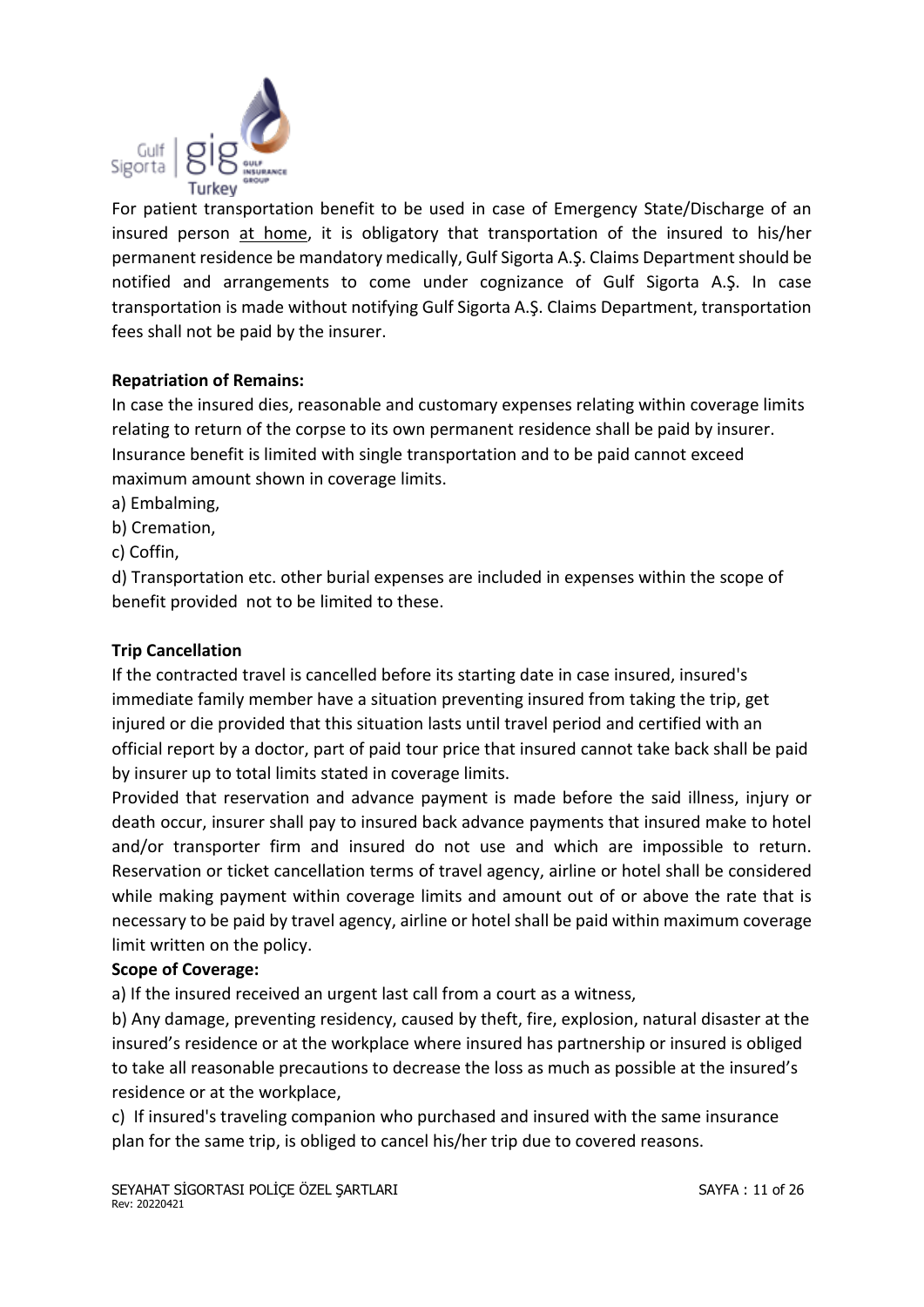

## **Exclusions:**

1. Economic Distress and Bankruptcy of the insured or his/her immediate family member, 2. Travel shall not be deemed to be cancelled in cases valid passport cannot be taken, Visa cannot be taken or Consulate rejects and any insurance benefit shall not be payable, 3. Cancellations due to Overbooking of the Common Carrier.

### **Trip Delay (Flight Delay)**

If insured's travel is delayed for 2 hours or more than the scheduled departure hour due to dangers within the scope of coverage written below, insurer shall pay 20 Euro for the flight in European Continent, 40 Euro for the flights outside of European Continent, 50 TL for T.R.N.C and Turkey for each delayed hour to cover insured's receipted expenses. Delays for maximum 10 hours due to dangers within the scope of coverage are subject to coverage limits shown on insurance policy.

### **Dangers within the scope of Coverage:**

a) Delay of transporter due to inclement weather conditions.

b) Delay that occur due to strike or other acts of personnel of scheduled transporter that insured will use during insured's travel.

c) Delay arising from a breakdown in equipments of transporter.

#### **Exclusions:**

1-Delays arising from any danger within the scope of Insurance coverage that is known by Public and insured before taking insurance policy.

2-Delays due to Overbooking of the Common Carrier

#### **Missed Departure**

Insurer will pay up to the overall limit shown on the coverage limits, if insured cannot reach the original departure point of insured's booked journey on the outward or return journey because public transport services fail or the personal vehicle in which insured is traveling is involved in an accident.

If the airline company is providing an alternative flight according to the airline ticketing rules with or without a penalty, the flight will be analyzed and the actual loss of the insured will be covered up to the policy coverage limits.

#### **Exclusions:**

1. Any delay caused by a strike earlier declared & known by the Public on the Public Transportations.

#### **Loss of Baggage / Personal Belongings (Valid for Common Carriers only)**

Insured's loss of baggage and personal belongings in the baggage that are proved by evidences as subject to following matters between insured's departure date and return date from travel or end date of insurance policy (whichever is prior) shall be paid by insurer up to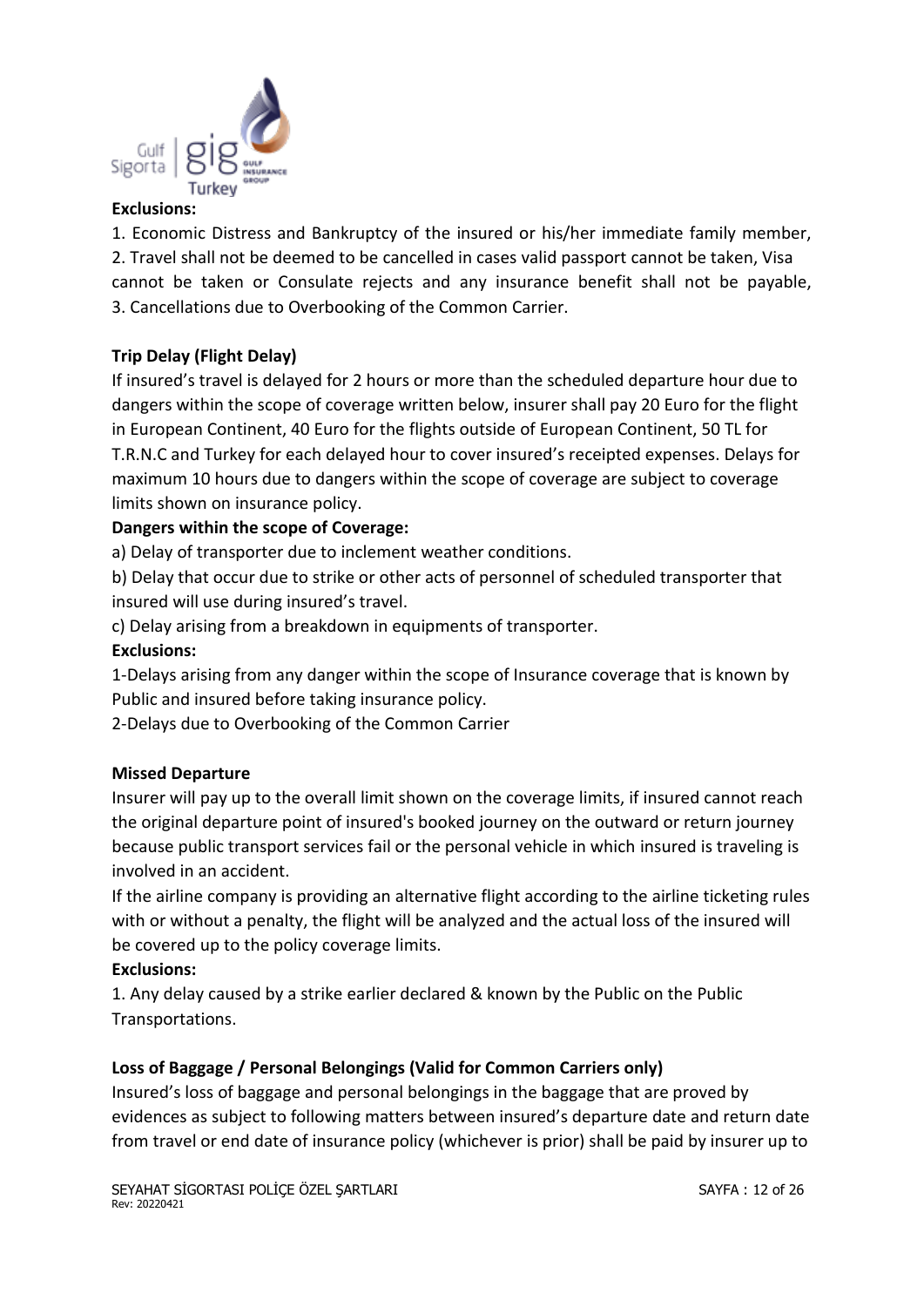

coverage limits. Baggage and personal belongings should be insured's own property and be near the insured during the travel.

It is valid for baggage that is controlled and taken delivery by airline.

a) Amount to be paid relating to any belongings shall not exceed coverage amount.

b) Relating to belongings that are not older than one year, the insurer may make payment or restore or repair them at its own discretion.

c) Relating to belongings that are older than one year, the insurer may make payment after reducing wear and tear and depreciation share or restore or repair them at its own discretion.

d) Lost Baggage benefit has been prepared assuming two Baggage per person, therefore half of coverage limit shall be paid per Baggage not considering total Baggage number near the insured person.

e) Amount to be paid for any belongings shall not exceed USD 150 per belongings.

Maximum limit for each belongings shown in Coverage Limits is USD 150; fur, belongings produced from fur, video and camera but not limited to stated ones. 'Documented Loss or Damage", expression means official documents taken from the party that is responsible for the loss or minutes of domestic police or competent authorities. If exists, the indemnity will be paid by deducting the amount paid within the Baggage Delay benefit.

## **Extension of Insurance**

If insured checked in own belongings to the Airline and delivery is delayed,

baggage/personal belongings coverage period shall be extended until the Airline delivers belongings to the insured.

#### **Scope of Excess**

Baggage Loss Payment; is the amount that exceeds the amount that the airline or the responsible party of the loss will pay or is responsible for the payment. Loss exceeding this amount will be paid to the insured within the coverage limits.

## **Baggage Delay (Valid for Flights only)**

A Baggage Delay which is 12 hours or longer for the baggage which is in the airline company custody (only check-in items by the airline company) is proved by evidences as subject to following matters on insured's arrival date from travel or end date of insurance policy (whichever is prior) shall be paid by insurer up to coverage limits in order to cover insured's necessary / urgent emergency receipted purchase of replacement items with in the first 10 days from arrival date.

#### **Please note the following:**

Baggage and personal belongings indemnities are the part exceeding the amount to be paid by the airline company.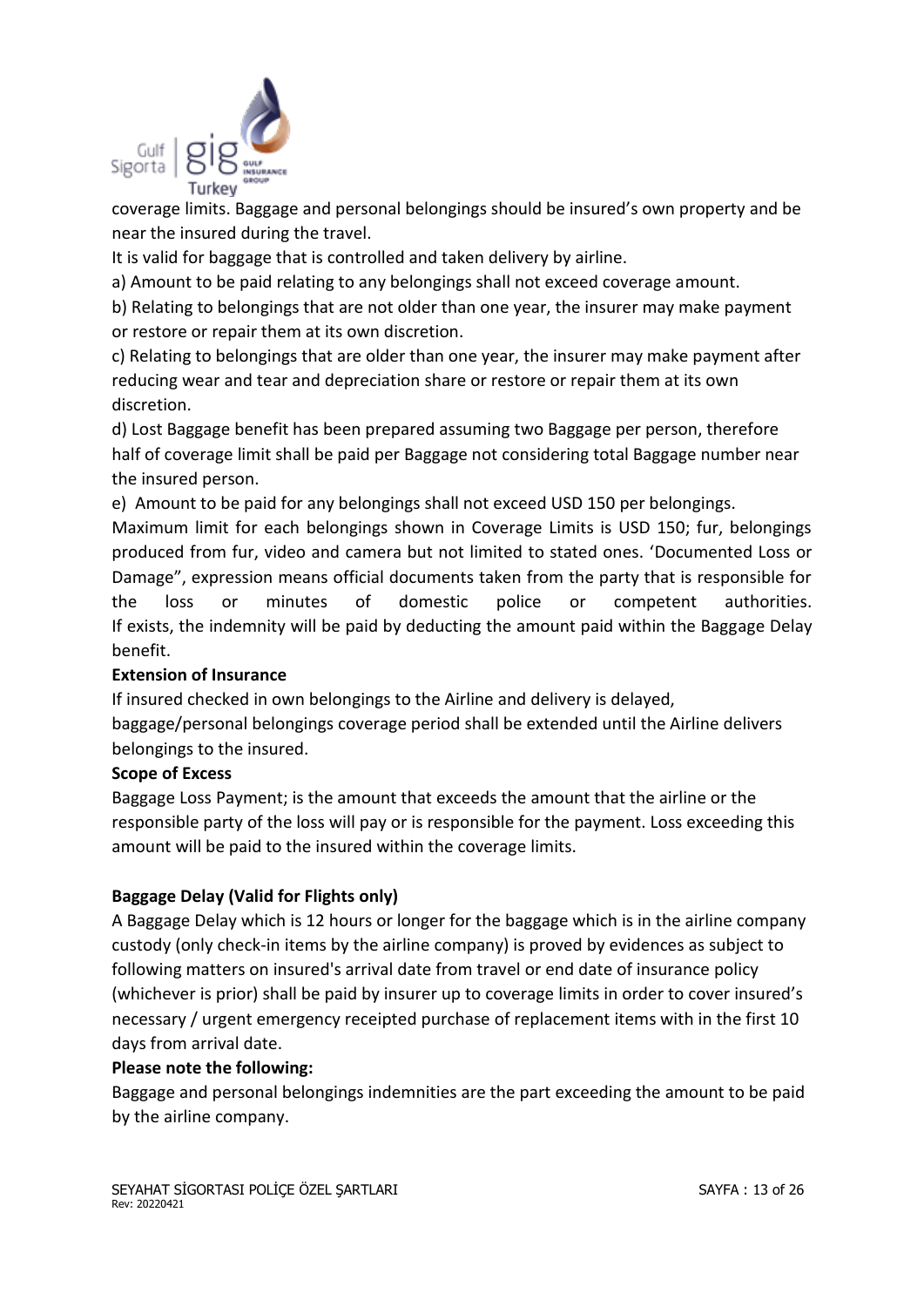

### **Exclusions:**

1. Following goods are out of scope: Mobile phone, animal, motorized vehicles (including accessories), motorcycle, sea boats, snow skies, household goods, antiques, computers (including software and accessories), contact lenses, artificial tooth or prosthesis, money, bill, ticket or documents, every kind of glasses.

2. Any fragile or perishable items, personal electronic devices, music devices, medicines, items having a special value such as jewelry/money, travel checks, credit cards, negotiable papers, securities or other valuables, business documents, passports and other identification documents etc.), hazardous materials (stated on the Common Carrier Baggage Regulations).

3. Any loss caused or related with the items excluded by Airline regulations,

4. If insured's belongings are delayed or held by any customs, any government, public or local authority or other officials legally taking or putting in compulsory quarantine insured's belongings.

5. Damages occur as result of actions made by You to repair, clean or change any goods and losses and damages occur as result of tear, wear, breakdown, moths and insects.

6. Loss and damage of hired goods; loss and damage that occur due to siege, rebellion, revolution, civil war, abuse or while making defense, struggling against or trying to prevent any event by official authorities; and loss and damage as result of detention, quarantine by official state authorities due to reasons such as illegal trade, transportation or intervention by customs authority.

7. Damage of delay of goods that are insured by another insurance policy or price of which are paid by Transporter or hotel. 8. Loss or Delay of Baggage that is in the custody of a Common Carrier.

9. Loss Delay of insured's baggage that is sent before or loss of giftware and goods that are posted or sent separately.

10. Loss or Delay of belongings or samples relating to work.

11. Loss or Delay of information recorded in band, card, disc or other environments.

12. Baggage loss or delay due to intermediate transfer

13. Any expense caused on handing over process the after the arrival of the delayed baggage to the travel start point.

## **Purse Snatching**

Insurer will only reimburse insured, up to the coverage limits, for the loss of cash that was owned by insured and was in insured's care, custody and control, arising out of Purse Snatching

Such loss must be reported within 24 (twenty four) hours after its discovery to the police having jurisdiction at the place of the Loss. Any claim must be accompanied by official written documentation from the local police.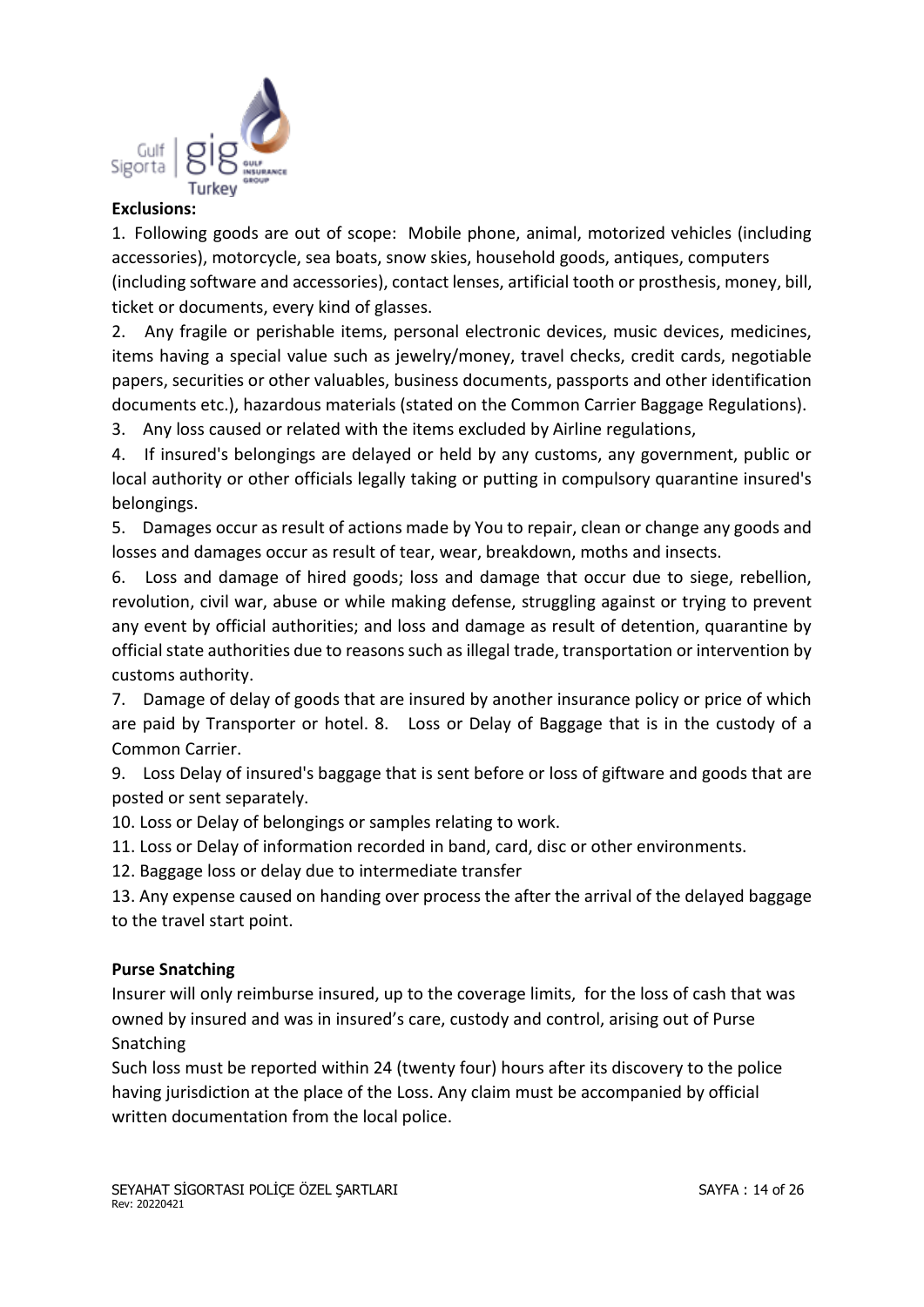

## **Exclusions:**

The insurer will not be liable to reimburse any sum insured for:

1. Loss as a result of detention or confiscation by any lawfully constituted authority;

2. Loss not reported to the police within 24 (twenty four) hours after the discovery of such Loss;

3. Loss recoverable under another insurance or from another source.

4. Loss in respect of shortage due to error, omission, exchange transaction or depreciation in value;

5. Mysterious disappearance.

6. Loss of travellers cheque, bonds, coupons, stamps, negotiable instruments, title deeds, manuscripts or securities of any kind;

7. Loss of credit cards or replacement of credit cards, Identity Cards (IC), passport and driving licenses or travel documents.

Herein the special conditions of policy certificate is issued within the Package Tour Insurance Contract conditions and general conditions of Professional Liability Insurance.

## **Unfulfillment of Services (Bankruptcy of Travel Agent) (Valid for domestic policies only)**

Liability of the travel agency who unfulfill the services because of the situations within the coverage (including bankruptcy) of Travel Agency, regarding the package tours which is sold in the period of Package Tour Insurance Contract, stated services on the detailed package tour program (sealed and signatured) and voucher/entry form within the package tour fee, is limited with the payment of the maximum participant for the package tour on condition that not to exceed the coverage per participant, provided within the limits of the coverage table of the policy certificate per tour.

Subject to the payment of the insurance premium amount, on the tours which have not started yet within scope of the package tour organized by travel agency;

a) In case of bankruptcy of travel agency and announced by competent authorities, package tour fee is paid back to the participant providing in the limits of the policy certificate and limited to the package tour fee which is paid by participant.

b) If the contracted travel is revoked by the travel agency, package tour fee is paid back to the participant providing in the limits of the policy certificate and limited to the package tour fee which is paid by participant.

If travel and accommodation have already started, the cost of the organization of repatriation of participant is considered within the Repatriation Coverage stated as below.

Coverages are bounded by the rates at TURSAB Tourism Consumers Application Assessment Table (Kütahya Table) with their own package tour fee providing in the limits of the policy certificate per participant and bounded by within the coverage per tour which is mentioned at policy certificate for all participants.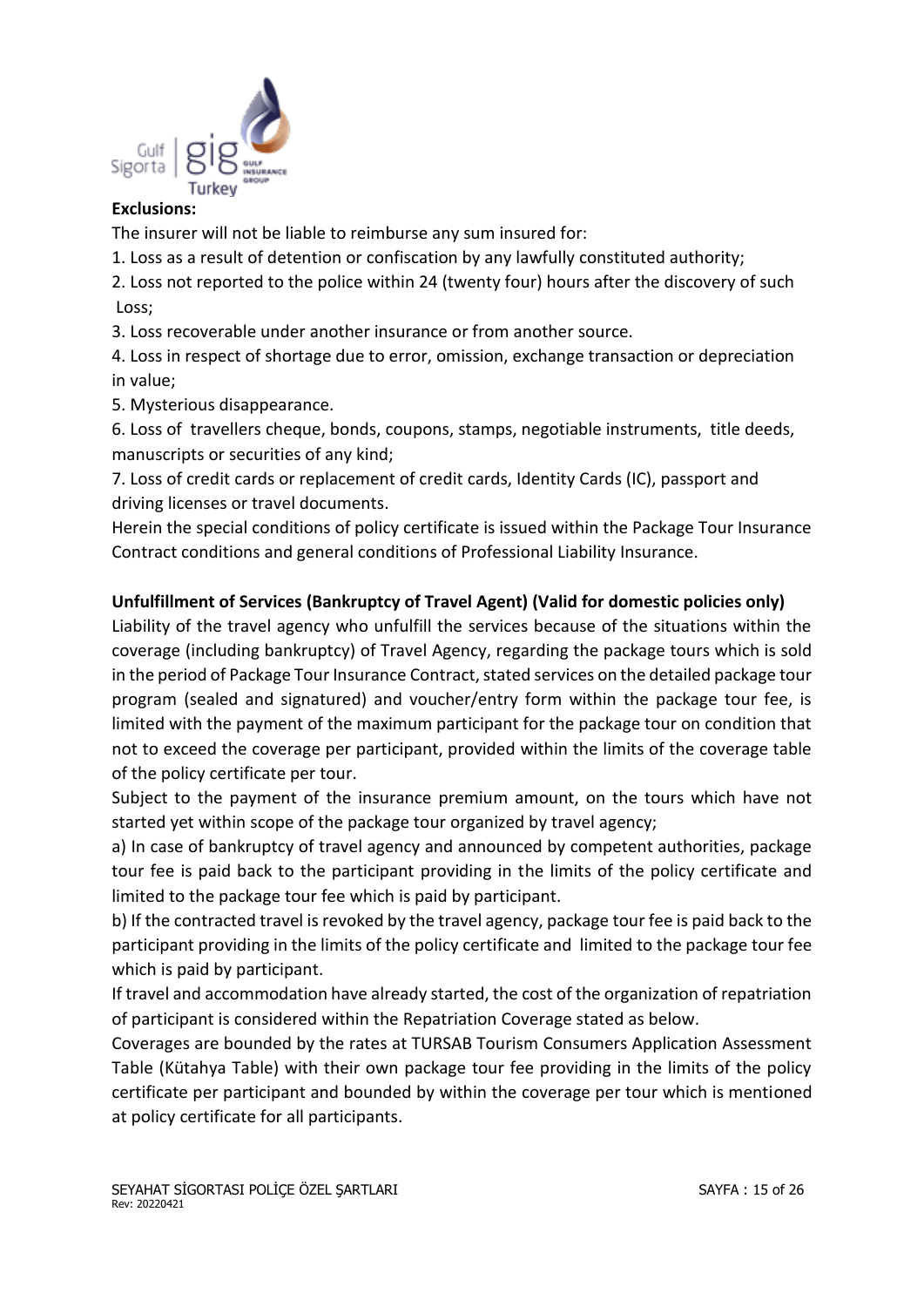

# **Unfulfillment of Specified Service Level (Travel Agent's Liability)**

Liability arising from unfulfillment or lack of service of Travel Agency, regarding the package tours which is sold in the period of Package Tour Insurance Contract, specified services on the detailed package tour program (sealed and signatured) and voucher/entry form within the package tour fee, is limited with the payment of the maximum participant for the package tour on condition that not to exceed the coverage per participant, provided within the limits of the coverage table of the policy certificate per tour.

Provided that payment of the insurance amount, travel and accommodations which have been started; in case of not including the components specified on the package tour certificate or not including the minimum conditions due to the certificate inherently of content and service of the package tour which is sold, covers refund of package tour fee limited with the aforementioned deficiencies bounded by the rates at TURSAB Tourism Consumers Application Assessment Table (Kütahya Table) to the participant with the judgement of TURSAB, Ministry of Tourism or adjudication within the specified limits of hereby with policy certificate.

TURSAB Tourism Consumers Application Assessment Table (Kütahya Table) is a source which is utilised by consumers to considering request of refund to the liability arising from unfulfillment or lack of service of Travel Agency. Method of calculation, calculation table where apply to refund rates in case of lacking of service are in the TURSAB Tourism Consumers Application Assessment Table (Kütahya Table).

Coverages are bounded by the rates at TURSAB Tourism Consumers Application Assessment Table (Kütahya Table) with their own package tour fee providing in the limits of the policy certificate per participant and bounded by within the coverage per tour which is mentioned at policy certificate for all participants.

Liability coverage of the insurer is limited in case of not including the components specified on the package tour certificate or not including the minimum conditions due to the certificate inherently of content and service of the package tour which is sold.

#### **EXCLUSIONS**

No benefit will be paid, if it was caused by the following:

- War, terror, revolution, insurrection, rebellion, pandemic or internal conflicts arising from them,

- Natural disasters such as earthquakes, floods, volcano eruptions and landslides,
- Package tours with cruise tours, Losses covered by another insurance policy,
- Moral losses,
- Losses caused by the participant's reasons,
- Any event caused deliberately by travel agent,
- Losses regard to services which are taken from 3rd party except any liability of Travel Agency or under the scope of the package tour certificate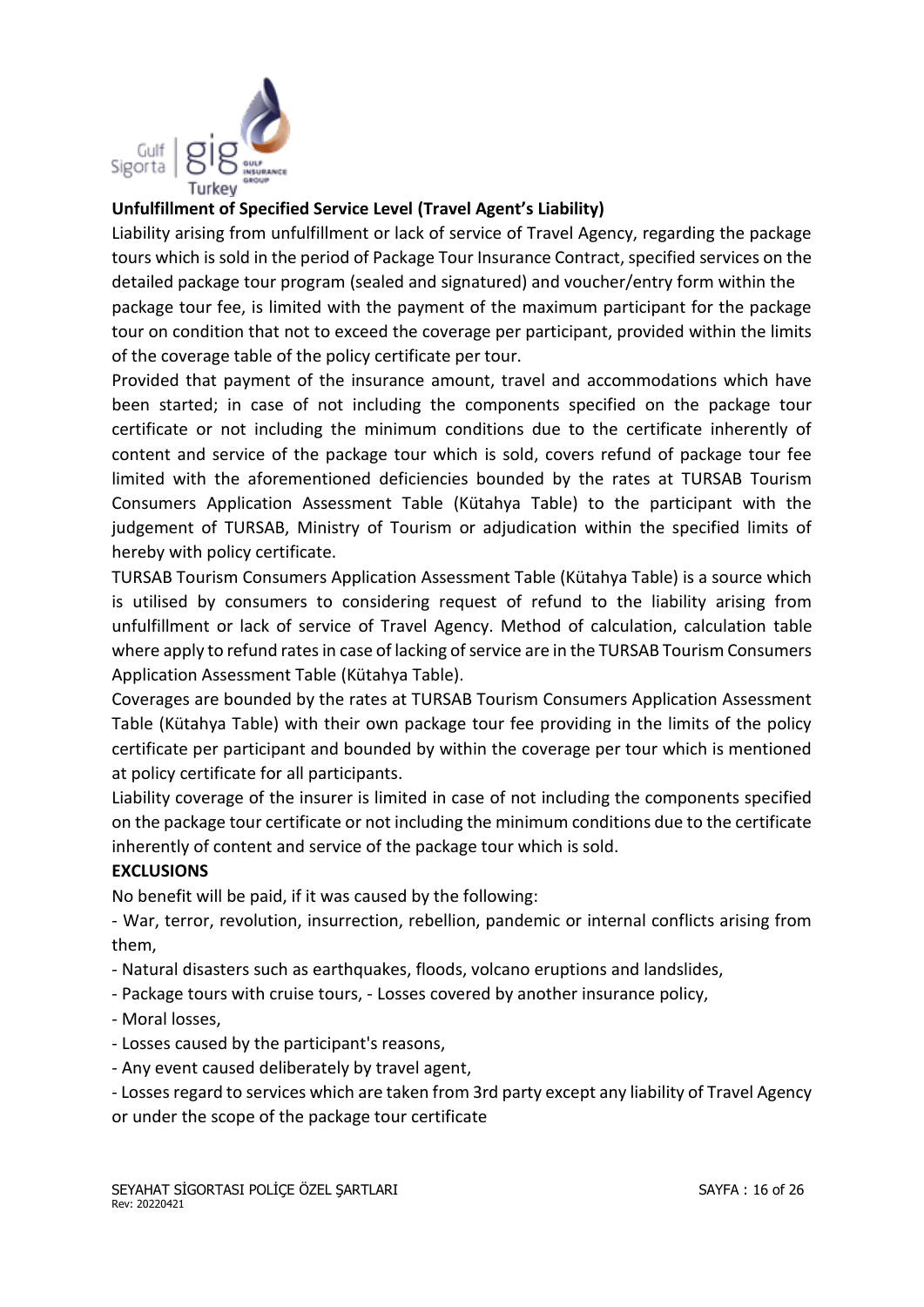

- Claims related with tours that have not been realized for any reason, date amendment, notparticipated or canceled,

- Payment of the services outsourced to third parties within the scope of the package tour agreement is made by the travel agency, however third parties become unable to perform the service specified due to measures implemented by the relevant public authorities, as the responsibility will on third parties in line with the amount paid, as much as the amount paid, Losses of participant is out of coverage, if the contracted travel is revoked in the event of any possibility to service by reason of strike, lock out, civil commotions and malicious acts or the situations of discontinuation of activities or preventive measure by public authority due to public safety or gone out of business, unfulfilled the specified service.

### **24 HOURS CONSULTANCY SERVICES**

Gulf Sigorta Assistance Services will provide the following Services as described below.

**Medical Assistance:** As soon as Gulf Sigorta Assistance Services is notified of a medical emergency resulting from insured's accident or sickness, Gulf Sigorta Assistance Services will contact the medical facility or location where insured are located and confer with the doctor at that location to determine the best course of action to be taken. If possible and if appropriate, insured's family doctor will be contacted to help arrive at a decision as to the best course of action to be taken. Gulf Sigorta Assistance Services will then organize a response to the medical emergency, doing whatever is appropriate, including, but not limited to, recommending or securing the availability of services of a local doctor and arranging hospital confinement of insured where, in its discretion, Gulf Sigorta Assistance Services deems such confinement appropriate.

**Medical Evacuation Organization:** When, in the opinion of Gulf Sigorta Assistance Services's medical panel, it is judged medically appropriate to move insured to another location for treatment or return insured to insured's residence or country of citizenship, Gulf Sigorta Assistance Services will arrange the medical evacuation, utilizing the means best suited to do so, based on the medical evaluation of the seriousness of insured's condition, and these means may include air ambulance, surface ambulance, regular airplane, railroad or other appropriate means. All decisions as to the means of transportation and final destination will be made by Gulf Sigorta Assistance Services. Evacuations which are not in the scope of policy cover will be organized upon the approval of the insured and the cost shall be paid by the insured.

**Death Repatriation:** Gulf Sigorta Assistance Services agrees to make the necessary arrangements for the return of insured's remains to insured's country of citizenship in the event insured dies while this service agreement is in effect as to insured.

**Legal Assistance:** If insured are arrested or are in danger of being arrested as the result of any non-criminal action resulting from responsibilities attributed to insured, Gulf Sigorta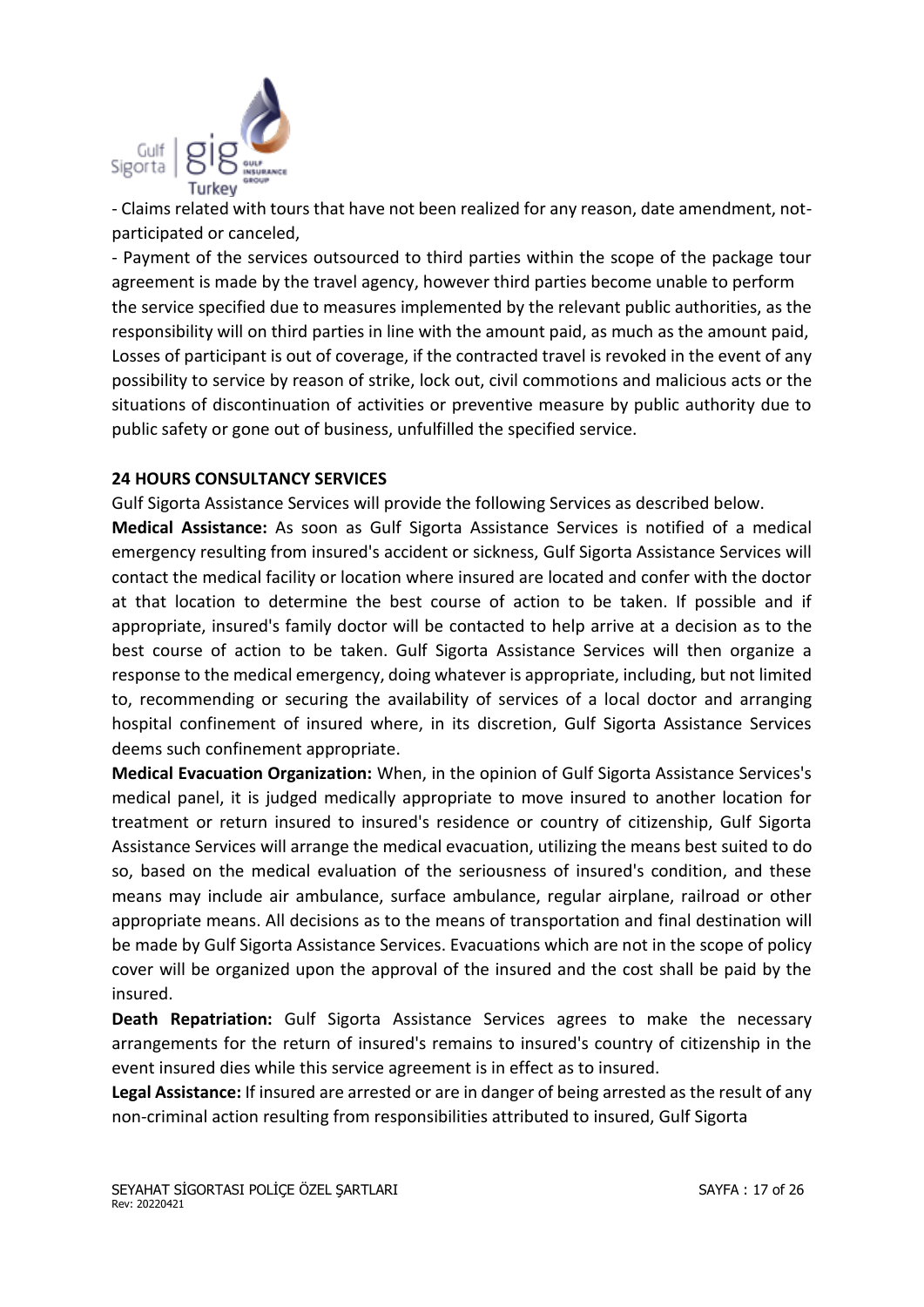

Assistance Services will, if required, provide insured with the name of an attorney who can represent insured in any necessary legal matters.

**Lost Luggage or Lost Passport:** If insured, outside insured's country of citizenship, notify Gulf Sigorta Assistance Services that insured's luggage or passport has been lost, Gulf Sigorta Assistance Services will endeavor to assist insured by contacting the appropriate authorities involved and providing direction for replacement.

**General Assistance:** Gulf Sigorta Assistance Services will serve as a central point for translation and communication for insured during emergencies. Gulf Sigorta Assistance Services agrees to provide to insured advice on contacting and using services available from consulates, government agencies, translators and other service providers that can help with travel problems. In addition, Gulf Sigorta Assistance Services will provide insurance coordination, verifying coverage of insured, guaranteeing payment to the medical provider, based on confirmation of benefits, a charge to credit card(s) and coordinating the payments, documentation and translation to ease claim filing when insured return to insured's permanent place of residence.

**Pre-Departure Services:** Prior to insured's departure, Gulf Sigorta Assistance Services will provide hazard information about foreign locations, information about immunization requirements and passport or visa requirements, general information about weather and State Department and private service warnings about travel to certain locations. Gulf Sigorta Assistance Services will also arrange for special medical care en-route (i.e. dialysis, wheelchairs, etc.).

**Emergency Travel Agency:** Gulf Sigorta Assistance Services agrees to provide insured with 24 hour travel agency service for airline and hotel reservations. Gulf Sigorta Assistance Services will also arrange payment for insured's airline tickets and other travel services, using insured's credit cards. Prepaid ticket pickup at airline counters or ticket delivery by mail or courier will also be arranged by Gulf Sigorta Assistance Services for the insured.

#### **SECTION F: WAITING PERIODS**

Coverage is provided within the scope of Personal Accident Insurance General Conditions, and no waiting period is applicable to this policy.

#### **SECTION G: EXCLUSIONS**

This policy is issued in accordance of the exclusions stated in Article 4, 5, 6 of Personal Accident Insurance General Conditions and Article 9 of Travel Health Insurance General Conditions.

**International Trade Controls and Economic Sanctions:** No (re)insurer shall be deemed to provide cover and no (re)insurer shall be liable to pay any claim or any benefit hereunder to the extent that the provision of such cover, payment of such claim or provision of such benefit would expose that (re)insurer to any sanction, prohibition or restriction under United Nations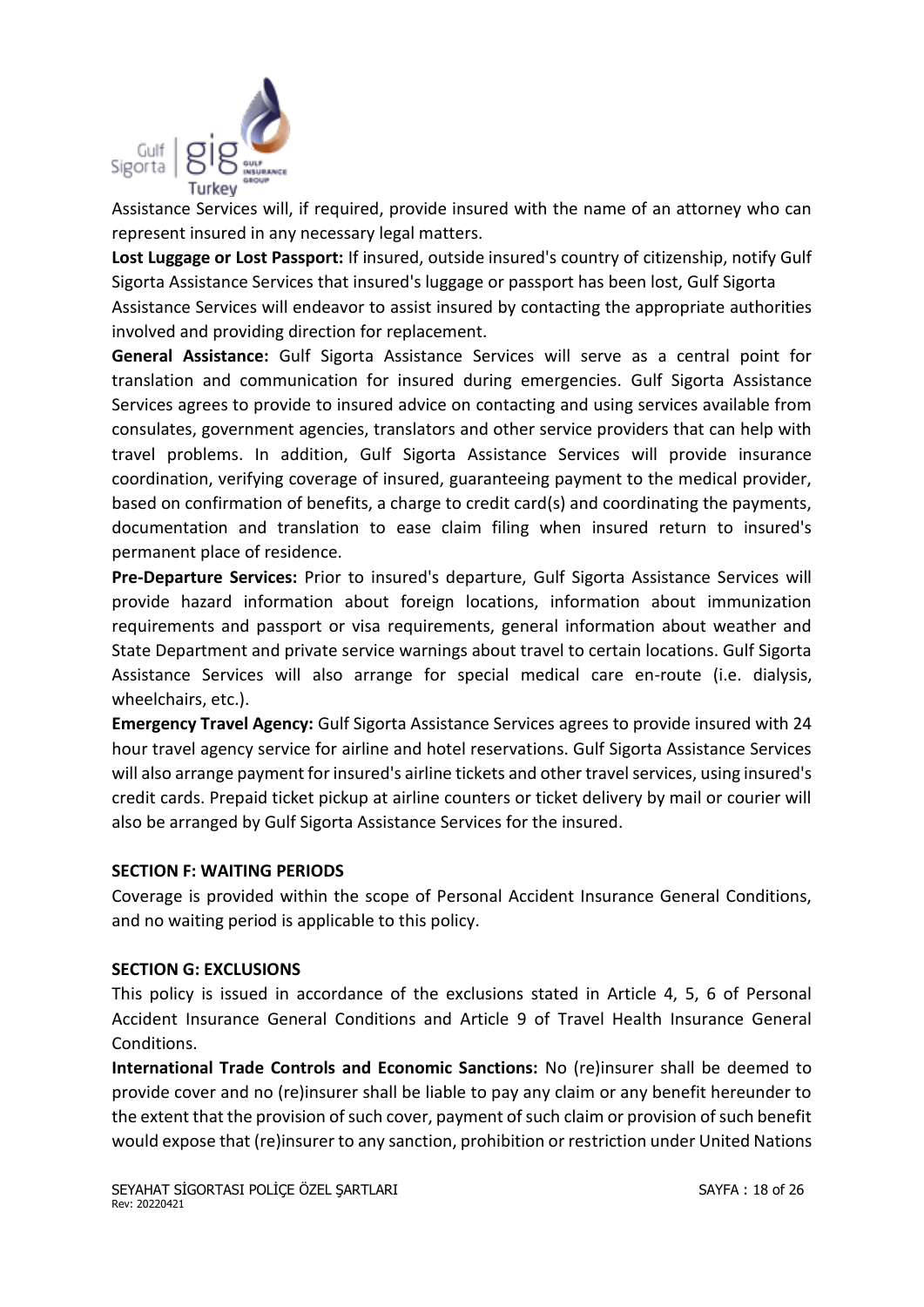

resolutions or the trade or economic sanctions, laws or regulations of the European Union or the United States of America.

This policy will not cover any loss, injury, damage or legal liability arising directly or indirectly from planned or actual travel in, to, or through Cuba, Iran, Syria, Sudan, North Korea, or the Crimea region.

This policy offers coverage only to individuals ordinarily resident in the Republic of Turkey and is null and void as to nonresidents of Republic of Turkey.

**Postponement of Effective Date:** No insurance provided by this policy is effective if insured or insured's dependent(s) is (are) hospital confined or disabled, meaning unable to perform the usual and customary duties of a person of like age and sex.

The coverage will take effect seven (7) days after such hospital confinement or disability terminates subject to the pre-existing condition.

# **SECTION H: COVERAGE TERRITORY**

This insurance policy shall only be effective :

-At home in domestic policies which are purchased together with a domestic flight ticket or as standalone on website [\(www.thy.com\)](http://www.thy.com/) of Turk Hava Yolları A. O.

-Within the borders of the country (excluding Afghanistan, Cuba, Democratic Republic of Congo, Iran, Syria, Sudan, North Korea or the Crimea region) to which the insured goes by any plane of Türk Hava Yolları A. O., in policies which are purchased together with an international flight ticket or as standalone on website [\(www.thy.com\)](http://www.thy.com/) of Turk Hava Yolları A.O.

## **SECTION I: COMMON PROVISIONS**

**Validity of the Contract:** This insurance policy shall be valid as the origin of the travel is within the borders of the Republic of Turkey.

**Effective Date:** This is the date stated in the application as the contracted departure date; except Section Trip Cancellation where cover shall commence on the date the insurance certificate has been countersigned and the total premium has been paid.

**Declaration:** In this policy, which has been issued on the basis of the insured's declaration, the insured is obliged to answer all the questions correctly, and to declare all the matters that may affect the assessment of the risks constituting the subject matter of the insurance to the best of his/her knowledge. If the insured has made false or incomplete declaration; insurer may terminate the policy. Insurer gets the right of premium for the covered period. If false or incomplete declaration by the insured or the policyholder is known after occurrence of the loss and if the loss has a risk relation with incomplete declaration, then no indemnity payment shall be made. If the loss has no risk relation with the false or incomplete declaration, then the indemnity shall be paid after deducting the difference between the premium that has become due and the premium that was paid.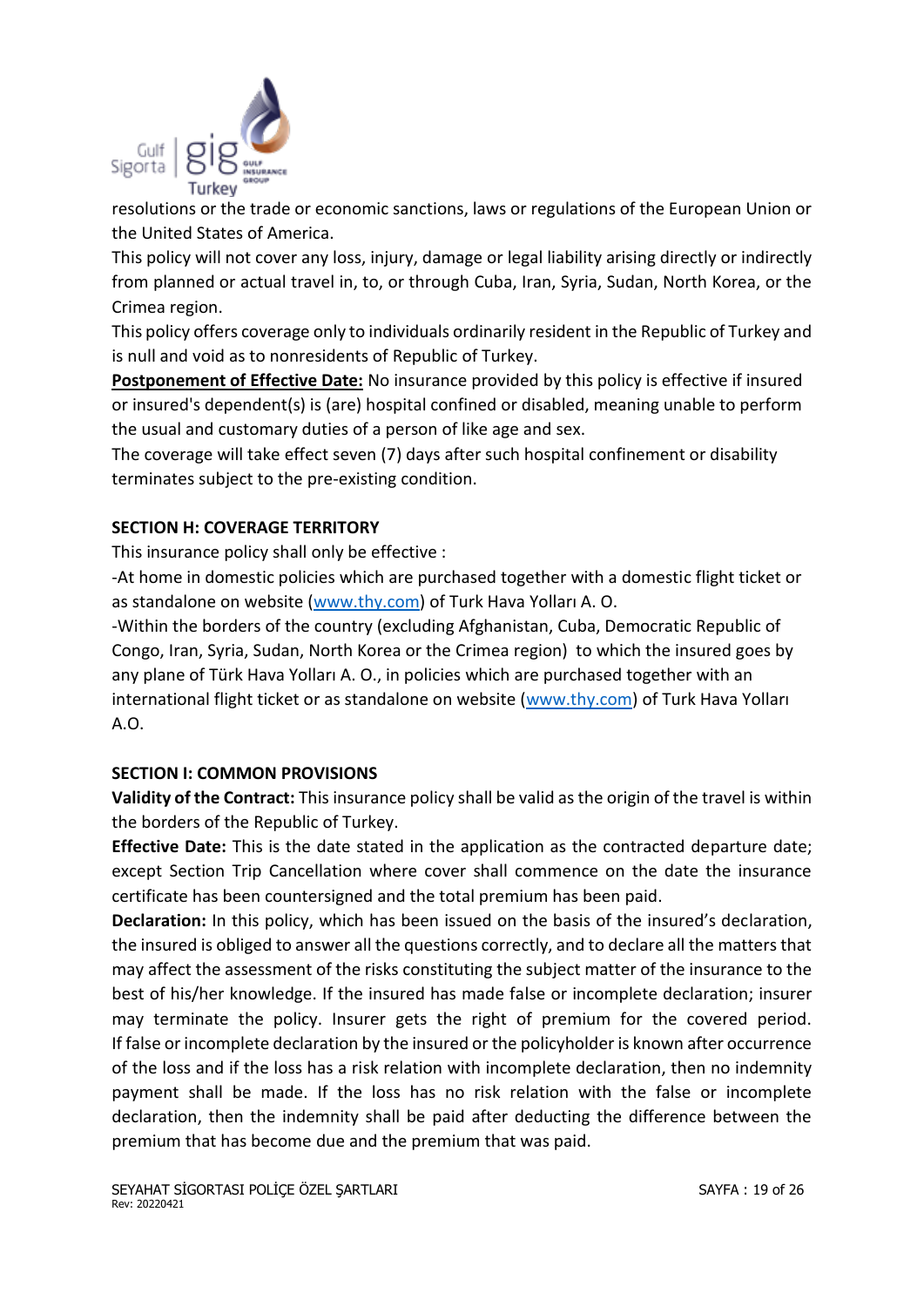

**Concealment or Fraud:** The entire policy will be void if, whether before or after a loss, insured have, related to this insurance,

If insured behave as follows with respect to the insurance, this insurance policy shall fall void before or after occurrence of loss.

a. intentionally concealed or misrepresented any material fact or circumstance;

b. engaged in fraudulent conduct; or made false statements.

In unintentional cases, if insured misrepresent, then the insurer shall be entitled to choose to keep insurance policy effective by collecting premium difference of the risk in proportion to its weight, or to terminate the policy. If the insurer prefers to terminate, it shall notify the insured within one month about the grounds of termination. The insurance shall draw to close after 15 days at 12:00 a.m. following the posting of termination notice and the amount of premium relating to non-operating insurance period shall be reimbursed. The right of termination which is not used in due time shall be forfeited. If misrepresentation and defective statement is learned after the occurrence of loss, events caused by intentional action of the policyholder shall not be covered; in unintentional cases, a deduction shall be made from the coverage in proportion of effectuated premium to the premium to be effectuated.

**Pecuniary Indemnity / Claims:** insured's written request for pecuniary indemnity shall be submitted to insurer within 5 days after the occurrence of loss. If insured's goods covered by this insurance policy incur damages or losses, then insured have to do the following:

a. To claim to the insurer within the shortest possible time,

b. To take immediate measures so as to preserve, safeguard and/or regain the goods covered by insurance policy,

c. Immediately to give notice to the carrier of luggage office which is or may be responsible for the said loss or damage,

d. In case of burglary or robbery, to give information to the police office or other relevant authorities within 24 hours and to prepare necessary documents.

After any injury covered by the insurance policy has occurred, indemnity claim should be submitted to the insurer in a reasonable manner and within the shortest possible time which should be less than 20(twenty) days.

**Proof of Loss:** In the event of any loss indemnity covered by this insurance policy for any periodic payment, written evidence of loss should be submitted to insurer within 90 days after the period which insurer is responsible for, expires. Claim for loss indemnity should be made within 90 days following the date of such occurrence. Not providing such evidence in due time, shall not make the indemnity invalid or reduce the amount of indemnity, if submission of such evidence is impossible in the said period. However, this evidence should be submitted to insurer within the shortest possible time.

**Valuation of Lost Goods:** Insurer will not pay more than the actual cash value of the property at the time of loss. Damage will be estimated according to actual cash value with proper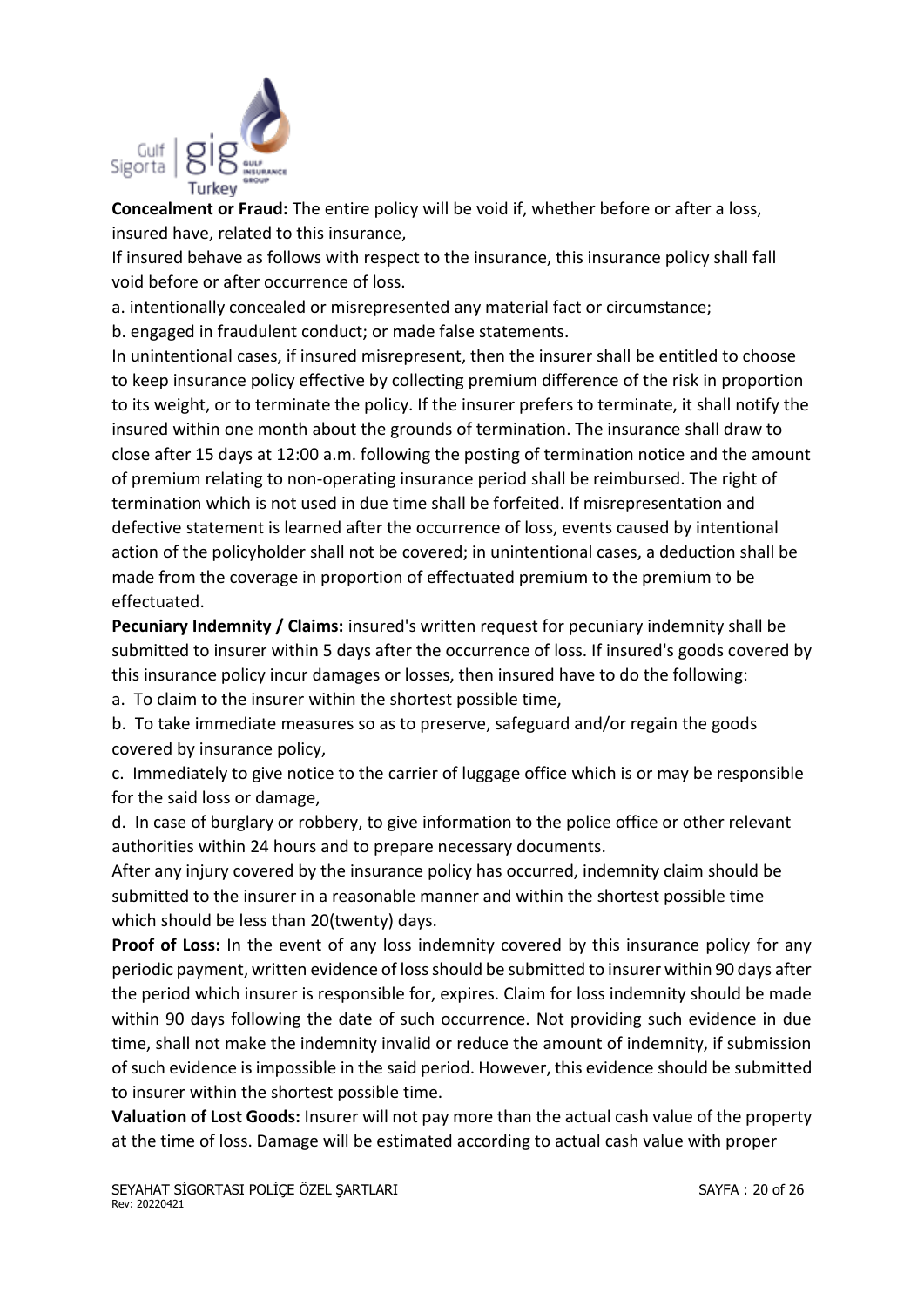

deduction for depreciation. At no time will payment exceed what it would cost to repair or replace the property with material of like kind and quality.

**Misstatement of Age:** In case of false declaration of insured's age, the following principles shall apply:

- In case of a claim if the actual age of insured is higher than declared, then the indemnity shall be reduced in the ratio of the paid premium to the premium that should have been paid.

- any surplus premium that has been paid due to incorrect declaration of age shall be returned to the insured without any interest.

- In cases where the insurer determines that the insured's actual age is higher than the maximum age covered under the policy then the policy will be cancelled and the insurer will notify the insured in writing of the cancellation and refund any premium collected, and any claim that has become present therewith shall not be satisfied by the insurer.

**Reasonable Care and Assistance:** The insured is obliged to take all reasonable precautions to abstain from any loss or damage or decrease it as much as possible and try to recover the loss. In addition, insured have to assist the insurer for a reasonable request regarding the entry into force or protection of the subrogation rights that insurer may be authorized, or execution or examination of a request.

### **Loss Occurrence:**

a) Please receive the list of necessary information and documentation for claiming an indemnity under this policy from insurer after issuance of the policy or at the time of loss following relevant notice.

b) Upon happening of the loss, please apply to the insurer through address and telephone details indicated on the front page together with necessary information and documentation as soon as possible.

c) Please act in line with the instructions given by the insurer in the course of claim process.

**Competent Court:** If the lawsuit is filed on the behalf or opposition of the insured or the policyholder competent court shall be the court located in the place of residence of the insured/policyholder, as indicated in the policy.

**Medical Examination:** During the period of claim handling and at reasonable intervals, the insurer shall be entitled to demand additional evidence at the insurer's cost, to request the insured to undergo medical examination (examinations), and to have autopsy performed in case of death unless such autopsy is forbidden by laws.

**Premium being due and payable:** If any claim made under this policy is payable, the amount of premium past due and within the grace period on this policy shall become due and payable and it shall be deducted from the amount of indemnity to be paid.

**Amendments:** Any matter set out in this policy can be changed or amended only by those who hold the authority to sign for and on behalf of the insurer.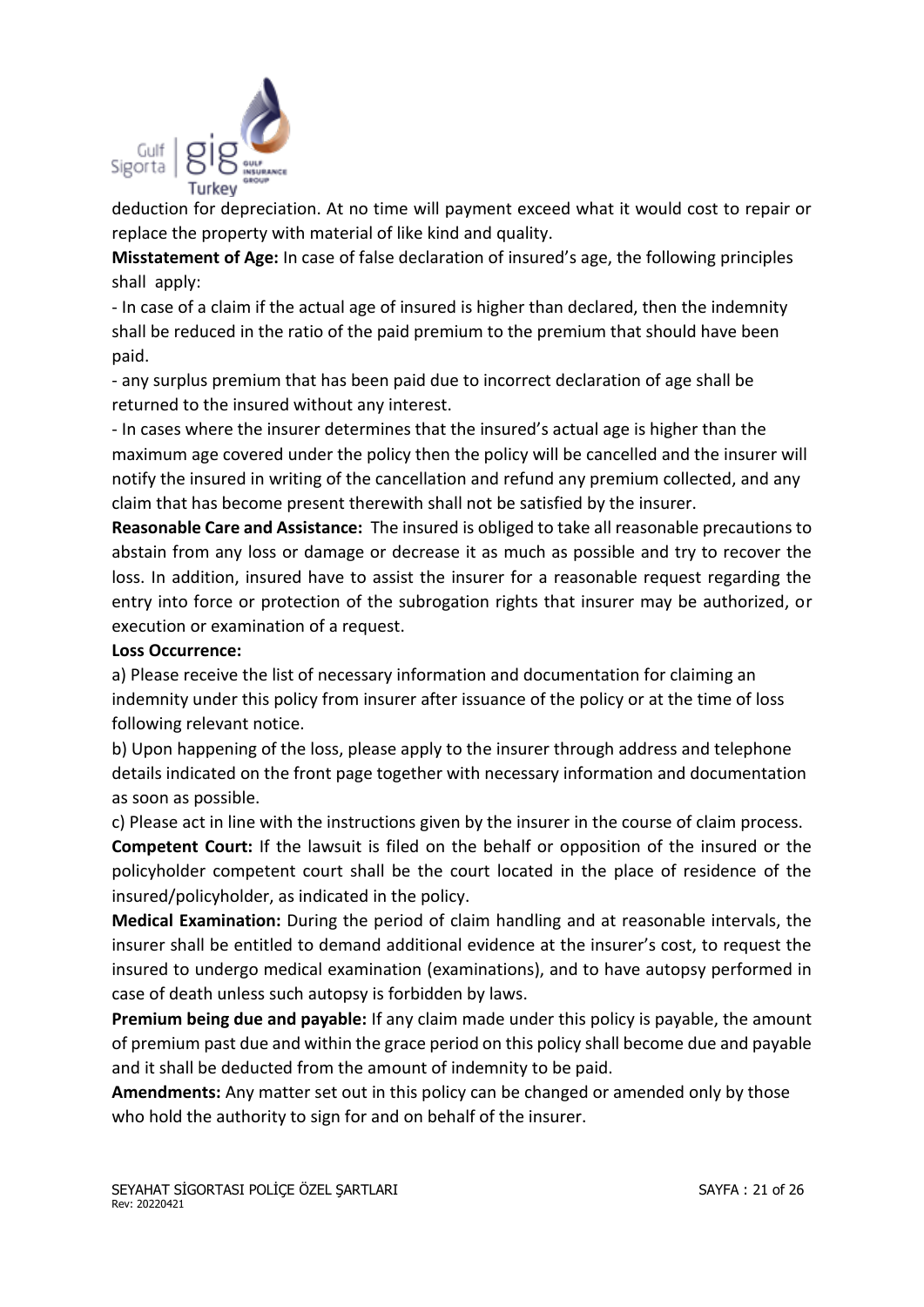

This policy, together with any amendment and the documents enclosed herewith, constitutes the entire insurance contract. Any amendment to this policy shall not become valid and effective unless the same is approved by the insurer and such approval is supplemented to the policy.

**Fraudulent and/or Falsified and/or Misleading Claims:** If the claim is fraudulent, falsified or misleading in nature or if the claim is made by the insured, policyholder or any other person acting for or on their behalf or with the authorization of the insured or policyholder by way of fraudulent, falsified or misleading means or instrument(s), then the insurer shall not be liable to make any payment under this policy in connection with such claim.

**Claim rights:** According with the article 1420 of the Turkish Commercial Code, all types of claims arising out of this insurance contract shall be forfeited within two years by claim's due date and insurer's rights under the article 1482 of the Turkish Commercial Code remaining reserved, all claims related with the insurance indemnity and benefit shall be forfeited within 6 (six) years by the risk occurrence. **Arbitration:** Insurer is a member to arbitration system as per insurance legislation; detailed information is available on www.sigortatahkim.org.

**Data Disclosure:** Insurer transfers and receives necessary personal information belonging to its policyholders with several governmental and professional organizations and authorities, notably with Insurance Information and Supervision Center, as per applicable legislation. You can access other personal data sharing matters from the attached Disclosure Letter or the Processing And Protection of Personal Data Disclosure policy available at [www.gulfsigorta.com.tr.](http://www.gulfsigorta.com.tr/)In case the insurer asks for information or action from the insured, insured's representative or beneficiary as per Article 1412 of the Turkish Commercial Code no 6102, any misleading or incorrect information to be provided by these persons shall be deemed as a violence of the insured's duty to give information, which is regulated by laws, and in such case, the insurer's rights under Article 1435 and the subsequent articles of the Turkish Commercial Code no 6102 shall remain reserved.

The documents which indicate scope of all coverage items, general conditions, special conditions, clauses, exceptions, and the things to do in case of a loss, and which are inseparable part of this document have been received by the proposer / insured / policyholder as attached to this form.

All reasonable costs and expenses to be incurred by the policyholder / insurer / beneficiary in good faith in order to determine the scope of risk, indemnity and the duty to pay shall be notified to the insurer in advance and the documents evidencing such costs and expenses shall be communicated to the insurer so that such costs and expenses are predictable by the insurer.

The insurer reserves its right to ask for further information from the insured in addition to the declarations made in the proposal from until execution of the insurance contract. If the policyholder fails to inform the insurer about any change that has occurred from the date of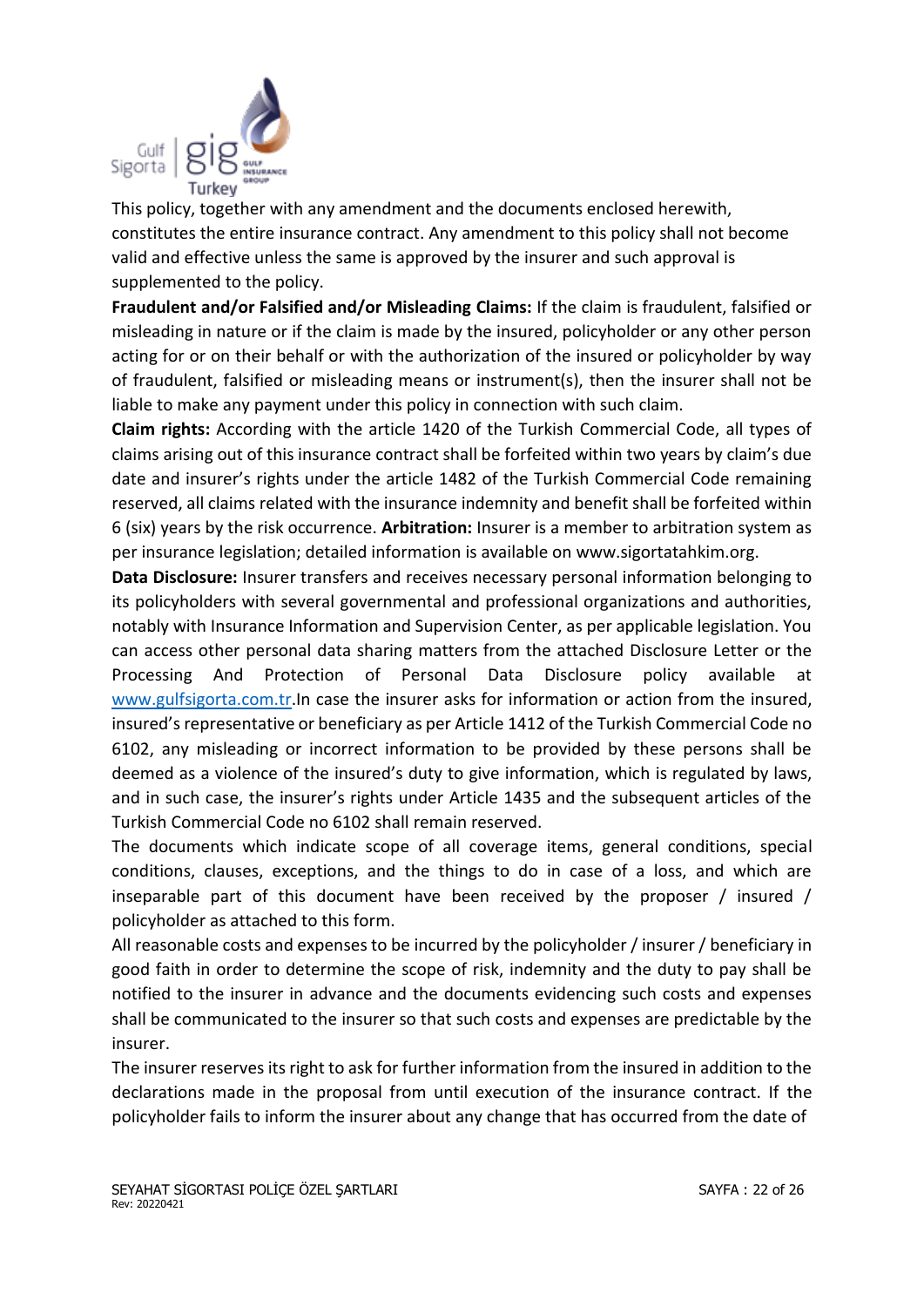

proposal until its approval by the insurer and that may potentially affect the insurer's decision to enter into insurance contract or the terms and conditions thereto, the policyholder shall be deemed to have violated its duty to give information, and the insurer's rights that are exercisable against the policyholder under applicable laws shall remain reserved.

**Parity Clause:** All premium, deductibles and indemnity payments are made in Turkish Lira with the Turkish Central Bank Selling Rate of Exchange.

### **SECTION J: INDEMNITY PAYMENT**

**Information and documents that may be asked for by the insurer:** Within the scope of the claim file created for a loss covered by this policy, the insurer, whenever it deems necessary, may ask for all types of medical/financial information and documentation pertaining to the insured from competent authorities on behalf of the insured; in this respect, prior consent of the insured is deemed to be automatically obtained by this policy.

**Notice of Claim:** Upon the occurrence of a loss, a written notice of claim must be made to the insurer. With respect to any late notice of claim due to force majeure events, the insurer shall be entitled to reduce the indemnity in line with the increase of loss caused by late notice.

**Time of Indemnity Payment:** All indemnities and benefits payable hereunder shall be paid within the periods in line with regulation after all necessary evidences of loss have been submitted and accepted by the insurer.

**Persons eligible for being indemnity payee:** All benefits that may arise out of this policy shall be paid to the insured or proxy holders designated by them or to their lawful heirs in case of death. In the event insured is a minor, incompetent or otherwise unable to give a valid release for the claim, insurer may make arrangements to pay claims to insured's guardian, committee or other qualified representative. Any payment made in good faith will discharge insurer's liability to the extent of the claim.

#### **Indemnity Claim Forms and Allowed Time for Submission of Evidence:**

In cases where the loss has occurred or is to likely occur, the policyholder/insured shall inform beforehand the insurer about reasonable costs and expenses that he/she has made in order to prevent, mitigate or hinder the enlargement of loss or to protect the insurer's rights to recourse to third parties so that such costs and expenses are predictable by the insurer and the insurer can provide the policyholder/insured with necessary instructions aimed at preventing/mitigating potential losses where necessary. The policyholder/insured is obliged to follow aforesaid instructions as long as they are practicable and/or performance of such instructions do not aggravate his/her conditions and/or such instructions do not violate the duty of the policyholder/insured to prevent/mitigate potential losses and/or such instructions are efficacious in nature.

The policyholder has to provide all necessary and satisfactory documentary evidence of the loss which would be expected from the policyholder and it must be submitted to the insurer within reasonable time. The policyholder/insureds have to provide their consents to relevant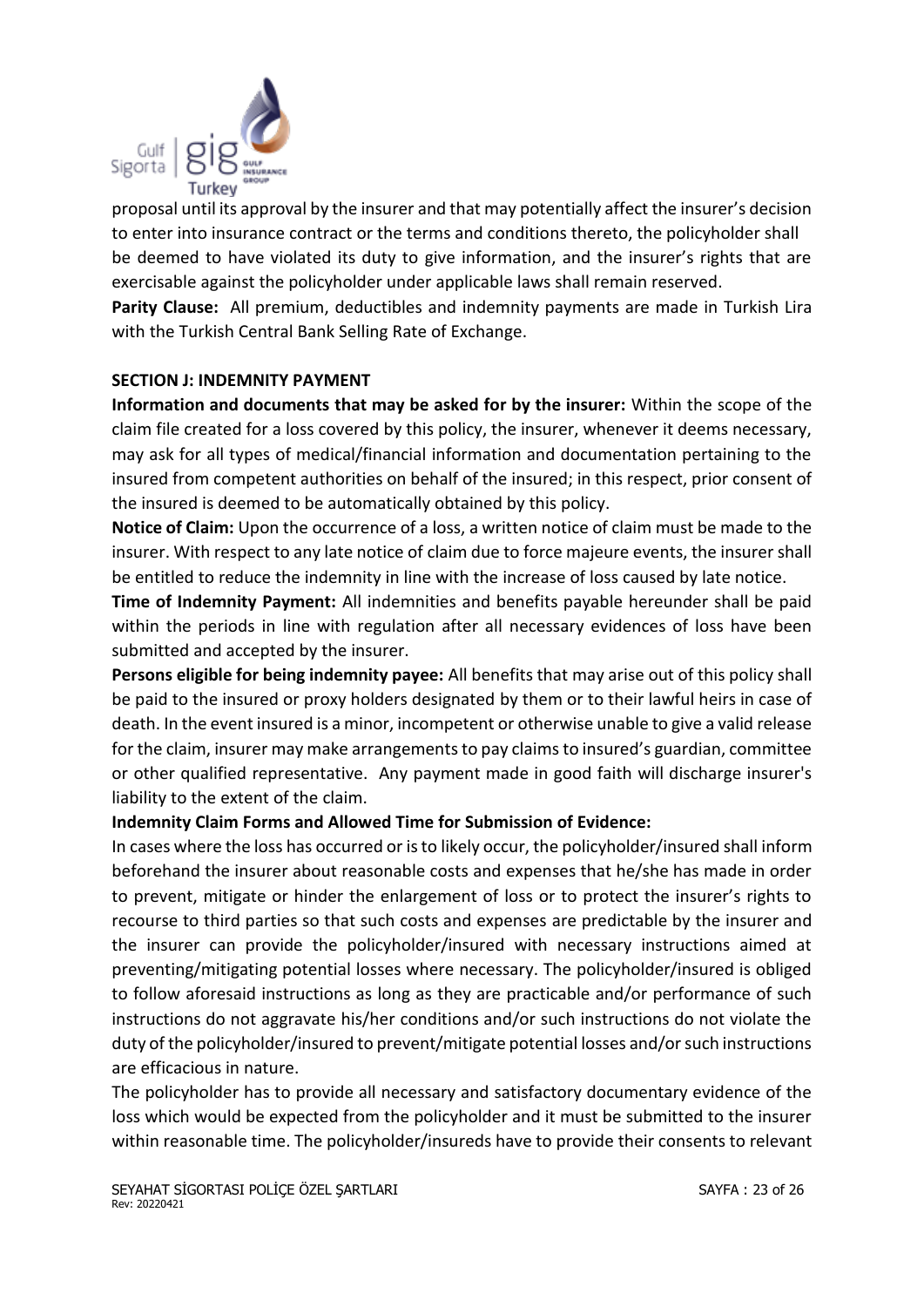

authorities / medical institutions to release relevant to claim information to the insurer and they are responsible to take any required actions in order to enable the insurer to receive this information. In case of violation of this responsibility, the insurer shall be entitled to reduce the indemnity in line with the expected reduction of insurer's liability should the required information have been received. All insurer's rights in accordance with the Turkish Commercial Code of Conduct are reserved.

## **SECTION K: AUTOMATIC RENEWAL**

Coverage of this policy will terminate per SECTION L CANCELLATION OF THE INSURANCE CONTRACT / TERMINATION item. It is non-renewable.

### **SECTION L: CANCELLATION OF THE INSURANCE CONTRACT/TERMINATION**

Policy coverage shall expire on the terms stated on the SECTION C: COVERAGE PERIOD of the policy and/or upon the earliest of the following:

1. If the Insured does not pay the premium stated on the policy fully, insurance coverage and liability of the Insurer shall not start,

2. Upon cancellation request of the Insured within the conditions stated on the item Cancellation of Insurance Policy,

- 3. Upon the end of the Insured's Trip,
- 4. Upon the entrance to his/her Residency City border
- 5. On the expiry date of insurance period as stated on the policy.

**Cancellation of Insurance Policy:** Travel insurance policies purchased with Türk Hava Yolları A.O flight ticket will be cancelled and premium will be refunded as per written cancellation request of the Insured within 24 hours period after the policy issuance date and earlier than the inception date of the policy.

In cases where insurance premiums are paid by credit card, the insurer's liability shall commence with the date on which the policy first premium deposit is withdrawn from the insured's credit card.

Only the Turkish policy is valid. In case of any discrepancy between the Turkish policy and its English version with regards to their interpretation or understanding, solely the Turkish policy shall be binding upon the Parties. Since the transaction has a foreign element the negotiations and interactions during the formation of this policy have been conducted in English. Thus an English version of the Turkish policy is also drafted upon request.

**- Disclosure Letter On Processing And Protection Of Personal Data:** This disclosure letter has been prepared for the purpose of informing the customers and fulfilling the disclosure obligation of GULF SİGORTA A.Ş. ("Our Company" or "Gulf Sigorta") acting as the data controller within the scope of the Personal Data Protection Law no. 6698 ("KVKK")

SEYAHAT SİGORTASI POLİÇE ÖZEL ŞARTLARI SAYFA : 24 of 26 Rev: 20220421 The personal data and health data as a special category of personal data which are given by our Customers who have made contact through Head Office, Regional Offices, Branch, insurance intermediaries, businesses that provide goods and services, call, center, assistance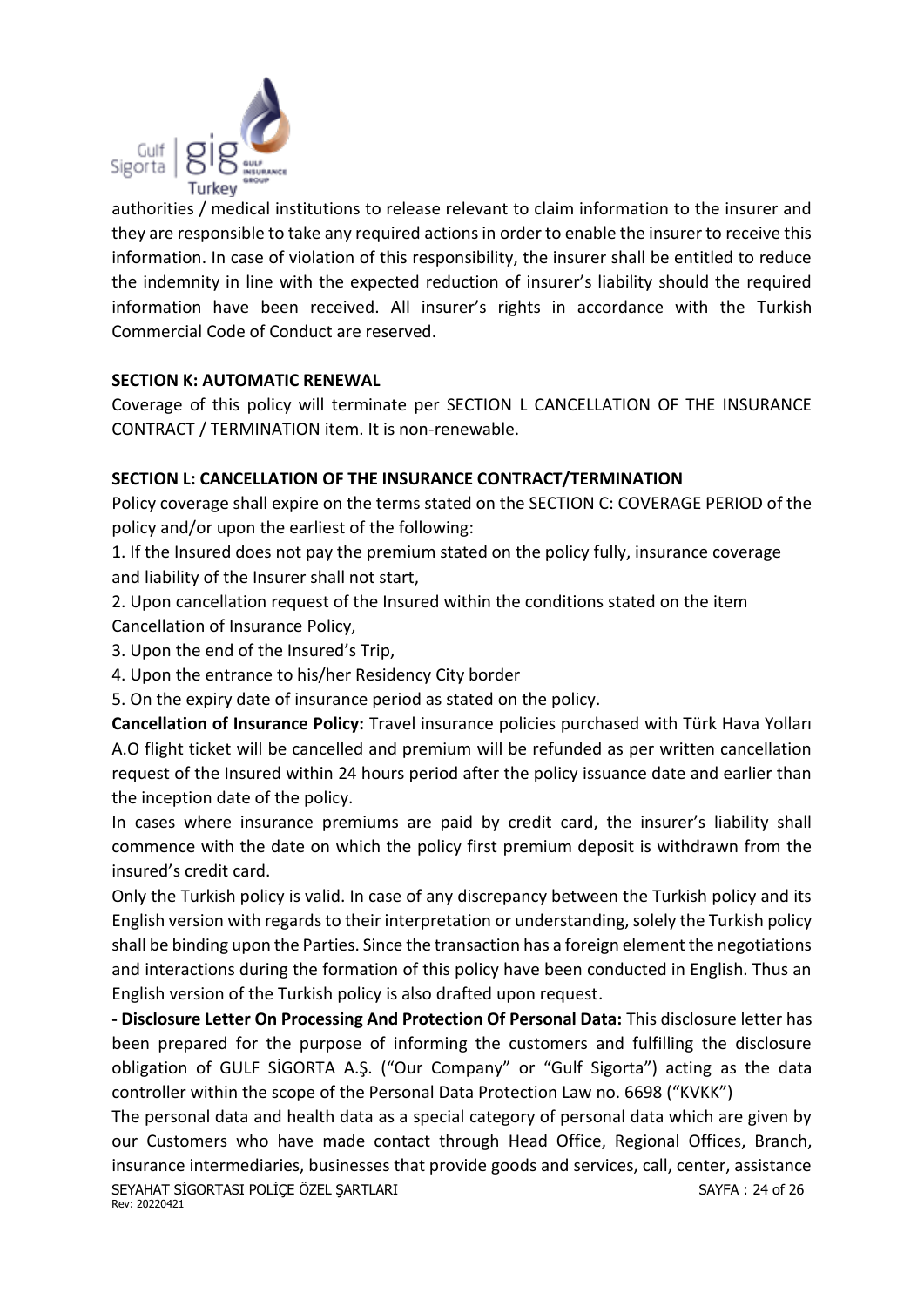

service providers or who transacts on electronic environment, are processed and being saved safely in physical or electronic environment within the appropriate time in accordance to the processing purpose and being processed within the scope of the Turkish Commercial Code, Insurance Law and other relevant legislation, complying with the fundamental principles stated in KVKK, for the purposes of providing our Company's operational activities, business relations, using in insurance services and using for policy issuance, renewal, risk and proposal works, calculation of statictics and possibilities, management of collection processes, payment of premium, commission and service fees, development works, carrying out the processes of fronting, reinsurance and coinsurance, recording incoming calls, using the records to increase the service quality, fulfilling the obligations arising from the legislation and legal notifications, conducting the legal follow-up processes, following the identity, address and necessary information to determine the information of the person who made the transaction being able to provide products and services to you in the most appropriate way, ensuring the continuity of marketing and technical processes, carrying out our work to ensure the commercial security of our Company, organizing all records and documents that will be the basis for the transaction in paper form or electronic environment (internet / mobile and similar) complying with the information storage, reporting and information obligations stipulated by the legislation, the Ministry of Treasury and Finance, MASAK (Financial Crimes Investigation Board) and other relevant authorities, offering the products/services requested from our Company; informing our customers about the services offered to our customers by our business partners, advertising and promoting insurance products, carrying out financial and accounting transactions, providing services arising from the performance of the insurance contract, fulfilling the requirements of the contract you have concluded or has been conducted on your benefit and providing the consistency of the information of our Customers. Our company acts in accordance with the obligations stipulated in all relevant legislation, especially in the KVKK.

SEYAHAT SİGORTASI POLİCE ÖZEL SARTLARI SAYFA : 25 of 26 Rev: 20220421 In the meantime, your personal data may be shared with the Gulf Sigorta Regional Ofices, domestic reinsurance companies and in line with this purposes to the brokers, contracted institutions and actuaries, support service providers, Human Resources and/or relevant unit of the insured in case of the request about the employee of the policy holder which is a corporate, real persons and legal entities with whom there is proxy relationship to provide resolution of legal disputes, persons and organizations that have permission, right and authority to request and process personal data as permitted by all national/international legislation and/or within the scope of such legislation or contracts of which it is a party, especially to the extent in question; T.C. (Republic of Turkey) Insurance and Private Pension Regulation and Supervision Agency (SEDDK), Financial Crimes Investigation Board (MASAK), Insurance Information and Surveillance Center (SBM), Central Registry Agency (MKK), Assurance Account, judicial and administrative authorities, institutions authorized to audit or supervise, financial institutions, contracted banks, professional organizations, business partners and from time to time other third parties and financial organizations listed in Article